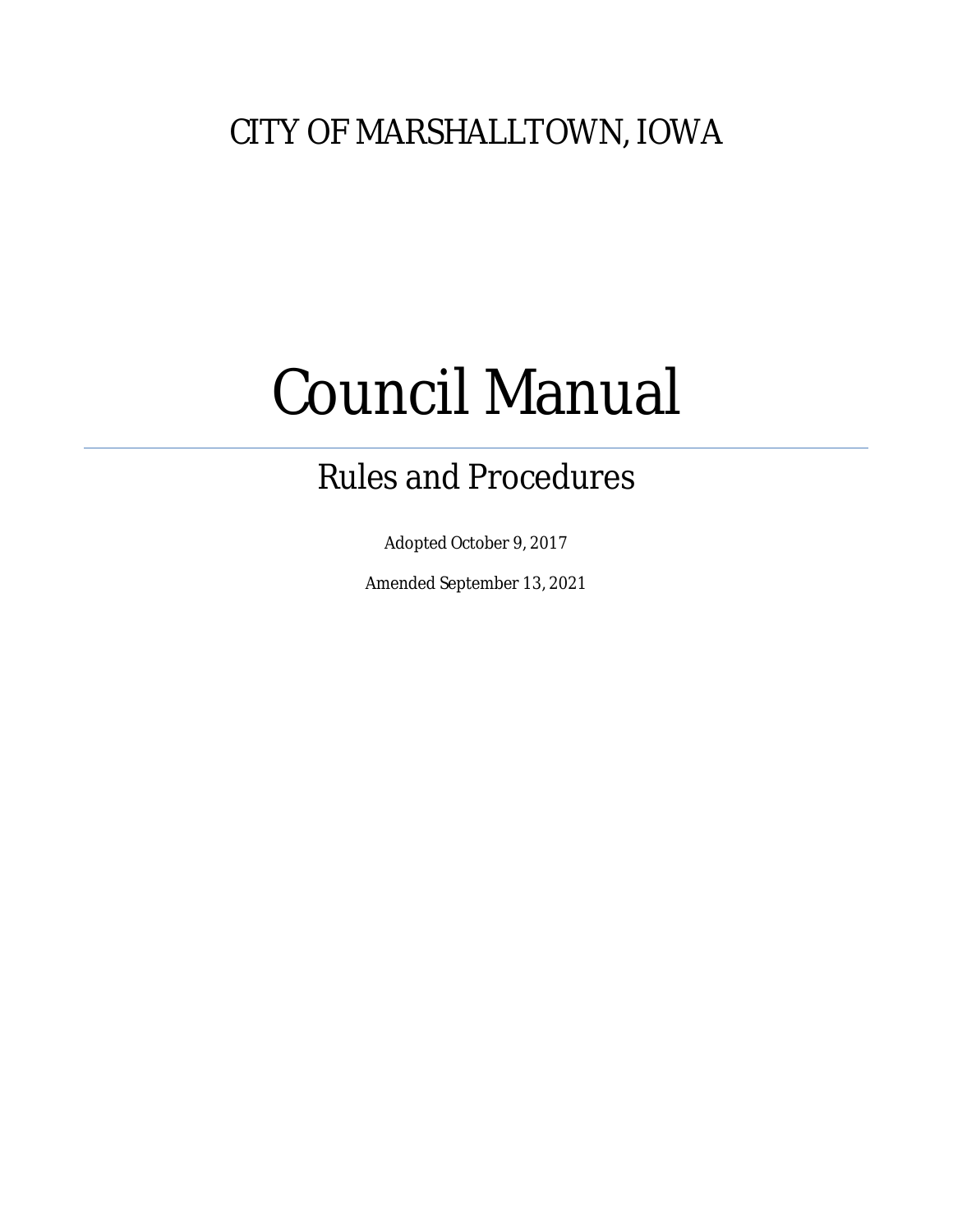# **Contents**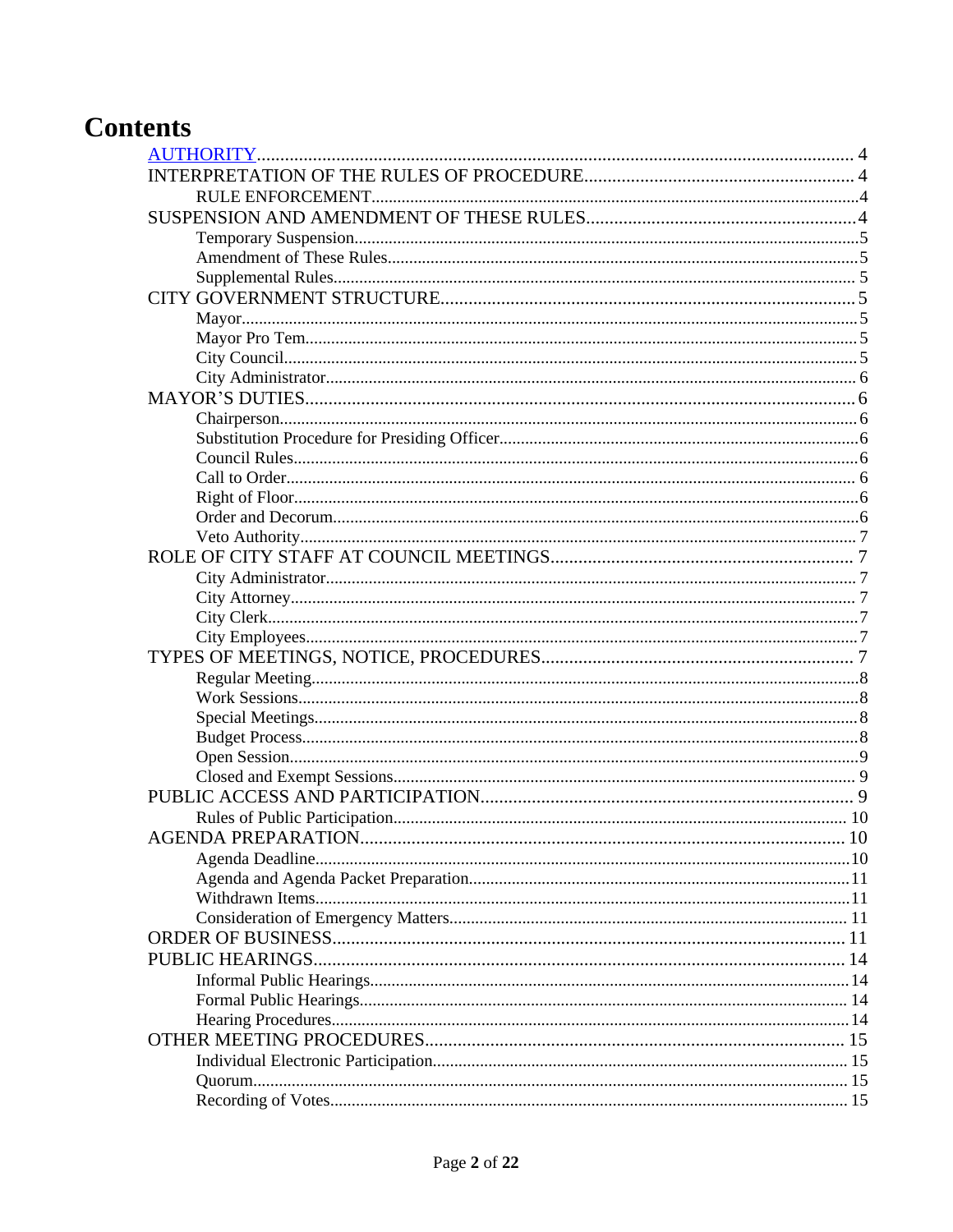| 23 |
|----|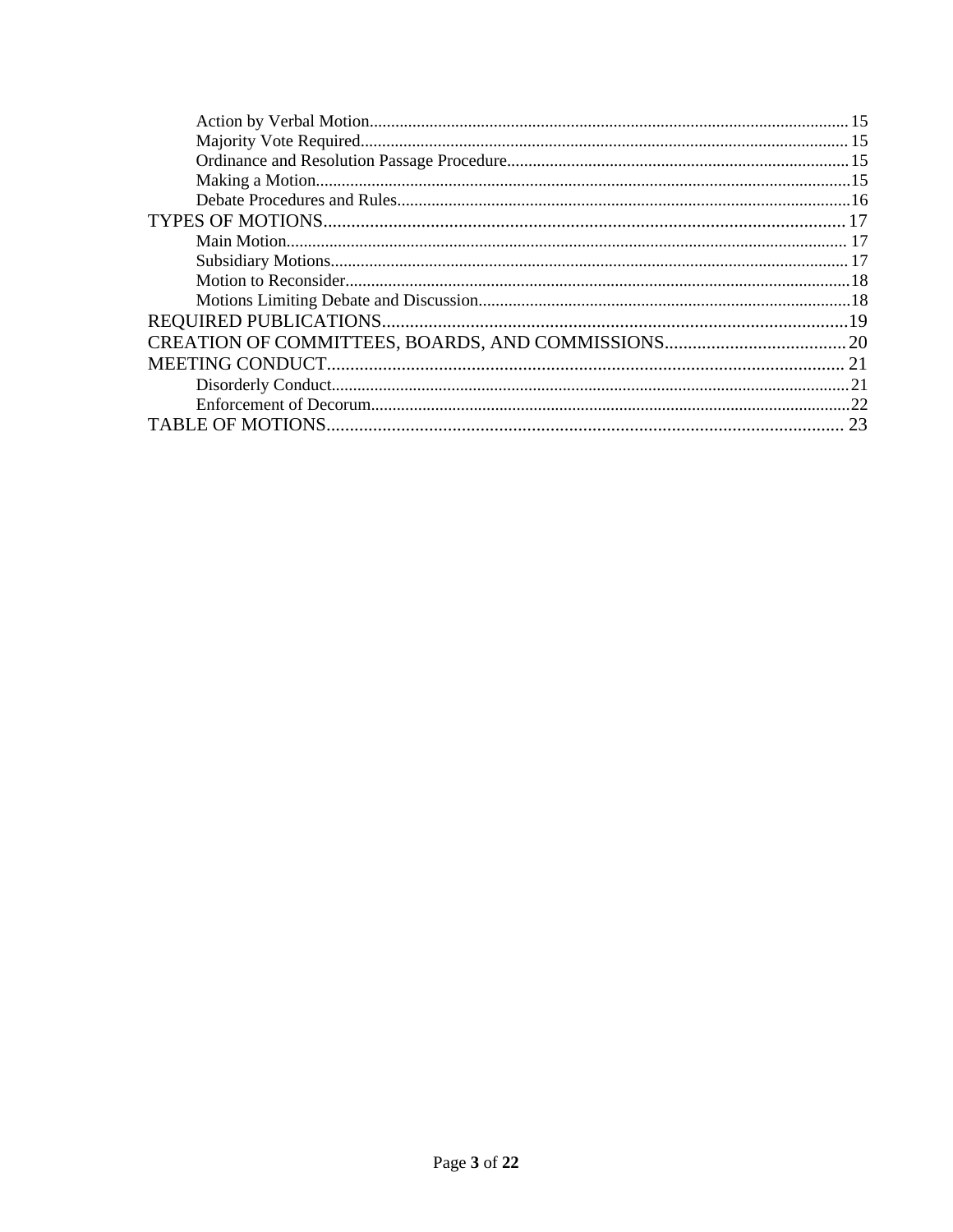# <span id="page-3-0"></span>**AUTHORITY**

Iowa Code Section 372.13(5) provides that the City Council shall determine its own rules of procedure. The following set of rules shall be in effect upon adoption by the Council until such time as they are amended or new rules adopted.

The Iowa Open Meetings Law, Chapter 21 of the Code of Iowa, is the governing law of public meetings held by the City of Marshalltown. Direct references to the law are not made throughout the document but are noted as the authority being followed. Chapter 22 of the Code of Iowa is the Iowa Open Records Law, which is also a governing law of public records of the City of Marshalltown.

### <span id="page-3-1"></span>**INTERPRETATION OF THE RULES OF PROCEDURE**

The City Attorney shall act as parliamentarian and rule on any questions regarding the application or interpretation of these rules and procedures. In the absence of the City Attorney, the City Administrator shall be considered the final authority on the rules of procedure for the conduct of City Council business. Any good faith, non-intentional error in the application of these rules shall not void any public action taken if, notwithstanding the good faith, non-intentional error, the action taken otherwise complied with the Marshalltown Code of Ordinances and the Iowa Code.

#### <span id="page-3-2"></span>**RULE ENFORCEMENT**

The presiding officer, whether it be the Mayor, Mayor Pro Tem or Acting Mayor Pro Tem, shall enforce these rules and procedures. Any Council member who believes the presiding officer is failing to enforce the rules may call attention to it by making a point of order referencing the Rule or Procedure the Council member believes is applicable. The raising of a point of order has the effect of requiring the presiding officer to make a ruling on the question involved and, if appropriate, to enforce the applicable rule.

Unless otherwise specified by law or these rules, all business will be conducted by the majority rule of those present and voting.

Following any adverse ruling on a point of order, any Council member may move to appeal the decision of the presiding officer and, in so doing, state the appropriate action which the Council member believes should have been taken. If this motion receives the required second, the City Council may, by majority vote, adopt the alternative ruling stated in the motion.

#### <span id="page-3-3"></span>**SUSPENSION AND AMENDMENT OF THESE RULES**

These rules may be temporarily suspended by a vote of two-thirds of all Council members, or the unanimous consent of all the Council members present if fewer than five are present.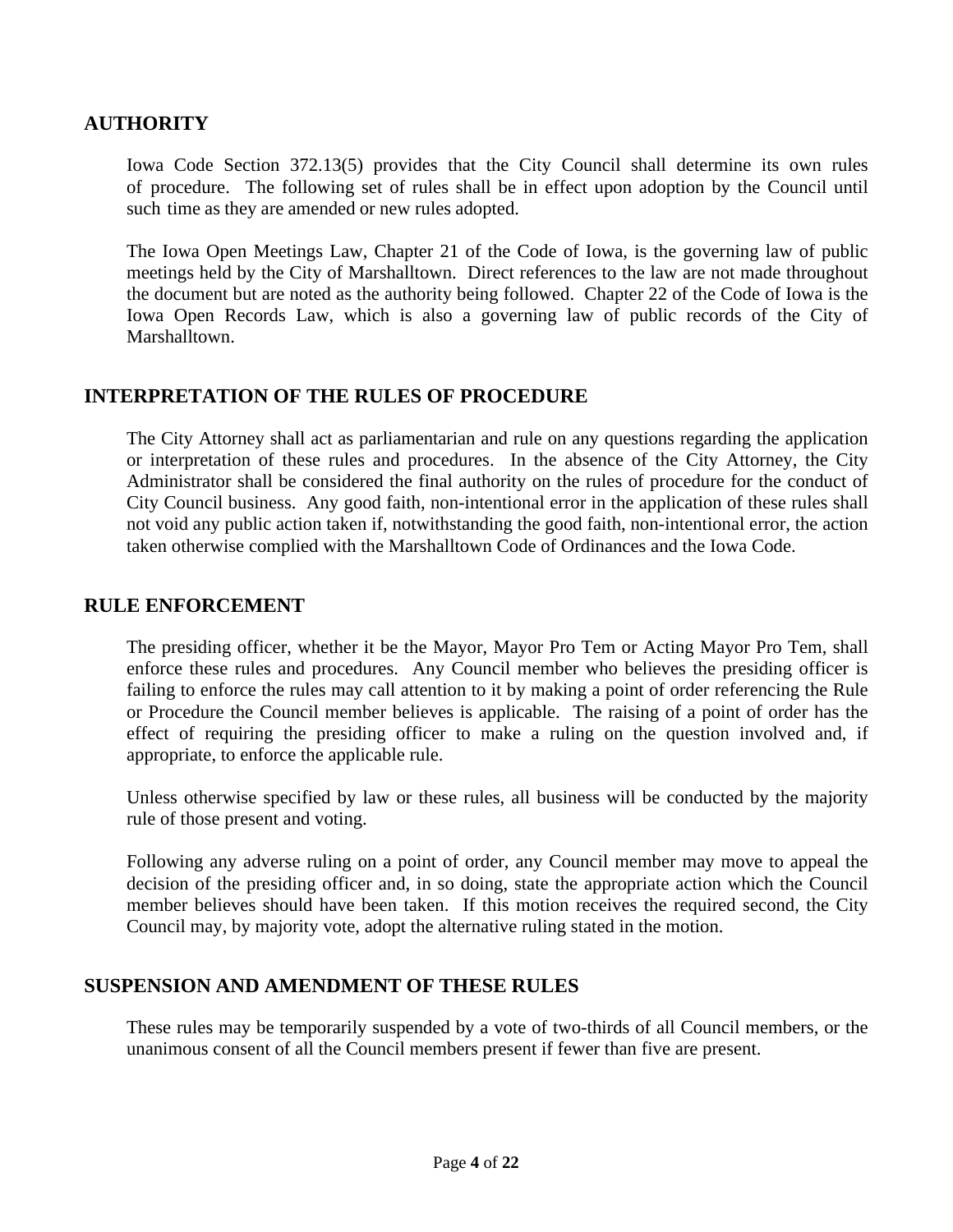#### <span id="page-4-0"></span>**Temporary Suspension.**

These rules may be temporarily suspended by the unanimous consent of all the Council members present, or by a vote of two-thirds of all the Council members. The vote on any such suspension shall be taken by "yeses" and "nos" and entered upon the record.

#### <span id="page-4-1"></span>**Amendment of These Rules.**

These rules may be amended or new rules adopted, by a majority vote of all Council members and shall, at a minimum, be reviewed every two (2) years.

#### <span id="page-4-2"></span>**Supplemental Rules.**

The current edition of Robert's Rules of Order is adopted to supplement these rules, if not in conflict with these rules. However, any good faith, non-intentional error in the application of Roberts Rules of Order shall not void any public action taken if, notwithstanding the good faith, non-intentional error, the action taken otherwise complied with the Marshalltown Code of Ordinances and the Iowa Code.

# <span id="page-4-3"></span>**CITY GOVERNMENT STRUCTURE**

#### <span id="page-4-4"></span>**Mayor.**

The Mayor is the chief executive officer of the City and carries out the responsibilities specified in the Code of Ordinances. When present, the Mayor is the presiding officer at meetings of the City Council. The Mayor has veto powers authorized by the Iowa Code. The Mayor appoints all board and commission members as provided for in these rules. The roles of these committees are detailed in the Board and Commission Manual, which is consistent with Iowa Code § 372.14.

#### <span id="page-4-5"></span>**Mayor Pro Tem.**

The Mayor Pro Tem is vice president of the City Council. When the Mayor is absent or unable to act, the Mayor Pro Tem shall perform the Mayor's duties. The Mayor Pro Tem retains all of the powers of a Council member while performing the duties of the Mayor.

#### <span id="page-4-6"></span>**City Council.**

The City Council is the legislative body elected by the citizens of Marshalltown to make laws and policies for the community. The Council approves the budget and determines the tax rate, among other required duties set forth in the Iowa Code and Code of Ordinances. The Council is responsible for major issues, such as community growth, land use development, capital improvement plans, capital financing, and strategic planning. The Council appoints the City Administrator, who is tasked under the Code of Ordinances with the supervision of the City staff and with carrying out most day-to-day functions of the City government when the Council is not in session. The Council supervises and evaluates the City Administrator's performance.

The role of a City Council member is similar to being a member of the board of directors of a large business. The City Council provides a focal point or the conscience of the community. It is not the job of Council members to become directly involved in the daily operations of the City. The City Administrator and the Department Directors are responsible for overseeing the implementation of services. The Council sets the level of services and the policies by which the City operates.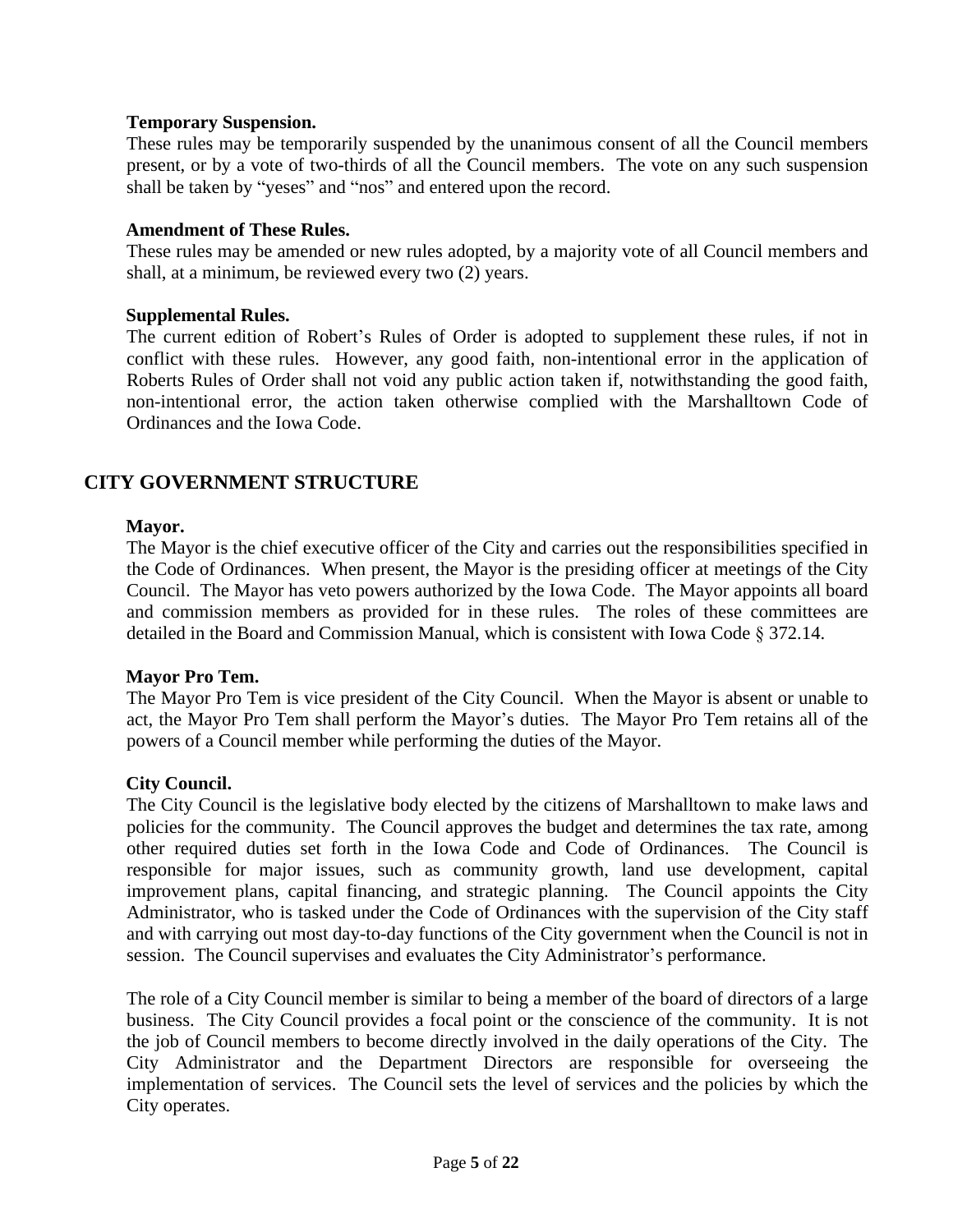#### <span id="page-5-0"></span>**City Administrator.**

The City Council shall select a City Administrator, who serves as the Chief Administrative Officer and shall evaluate his or her performance on a routine basis. The City Administrator shall work with, coordinate and supervise the Department Directors who have the knowledge, ability, and expertise to manage their departments, including day-to-day operations, personnel supervision and assignment, expenditures within the limitations of the City budget, the administration of laws, rules and regulations applicable to their departments, and staffing. Except for the purposes of factfinding, City Council members shall deal with the administrative agencies of the City through the City Administrator.

#### <span id="page-5-1"></span>**MAYOR'S DUTIES**

#### **Chairperson.**

<span id="page-5-2"></span>The Mayor, when present, shall act as presiding officer of all meetings of the City Council. In the absence of the Mayor, the Mayor Pro Tem shall act as presiding officer. In the absence of both the Mayor and the Mayor Pro Tem, the longest-serving Council member, including all combined terms and years of service on the Council, shall act as presiding officer.

#### <span id="page-5-3"></span>**Substitution Procedure for Presiding Officer.**

In the case of the Mayor's absence or recusal due to conflict of interest, the Mayor will call on the Mayor Pro Tem, or the longest-serving Council member then present and available, to temporarily preside over the meeting. Said temporary arrangement shall not continue beyond adjournment, or cessation of discussion of the matter requiring recusal.

#### <span id="page-5-4"></span>**Council Rules.**

These rules, including any amendments to these rules which may be made from time to time, shall be effective when adopted by a majority vote of the entire Council.

#### <span id="page-5-5"></span>**Call to Order.**

The meetings of the Council shall be formally called to order by the presiding officer.

#### <span id="page-5-6"></span>**Right of Floor.**

Any Council member desiring to speak shall be first recognized by the Mayor unless requested to be recognized or seconding a motion. Council members shall confine their remarks to the subject under consideration.

#### <span id="page-5-7"></span>**Order and Decorum.**

The presiding officer shall preserve order and decorum, and shall decide all questions of order, subject to an appeal to the Council. The presiding officer shall ensure that debate and discussion of an agenda item focuses on the item and the policy in question. The presiding officer shall abide by the following rules when controlling discussion:

a) Debate on policy is healthy and necessary, but ad hominem criticisms of other Council members is not. The Mayor has the right to stop discussion which is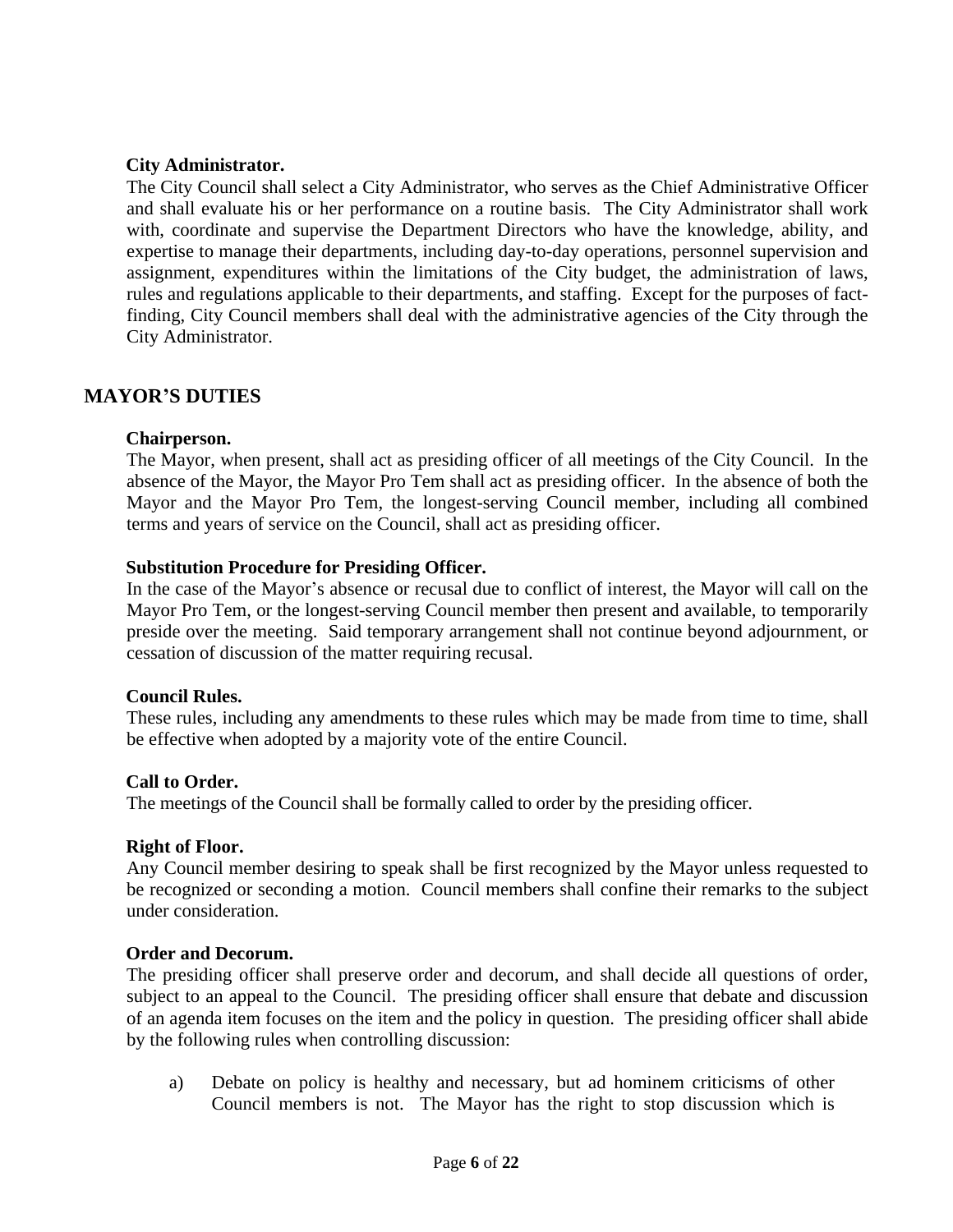personal in nature, abusive, unduly loud, inappropriate, repetitive, or excessively time-consuming.

b) One person shall have the floor at a time, and the speaker shall be recognized by the presiding officer before proceeding to speak.

#### <span id="page-6-0"></span>**Veto Authority.**

While the Mayor does not get to vote on matters before the City Council, the Mayor does have the authority to veto a resolution, ordinance or amendment to an ordinance within 14 days after the Council passes it. The mayor must give the council a written explanation of the reasons for the veto at the time of the veto. The Mayor cannot veto a simple motion. Within 30 days after the veto, the council may re-pass the resolution, ordinance or amendment with a two-thirds vote of the Council.

# <span id="page-6-1"></span>**ROLE OF CITY STAFF AT COUNCIL MEETINGS**

#### <span id="page-6-2"></span>**City Administrator.**

The City Administrator or designee shall attend all meetings of the Council unless excused by the Mayor. The City Administrator shall make recommendations to the Council when appropriate, either in writing prior to the meeting, or orally as necessary during the meeting.

#### **City Attorney.**

<span id="page-6-3"></span>The City Attorney or designee shall attend all meetings of the Council, unless excused by the Mayor or the City Administrator. The City Attorney shall act as the Council's parliamentarian when present.

#### **City Clerk.**

<span id="page-6-4"></span>The City Clerk or designee shall attend all meetings of the Council, unless excused by the Mayor or the City Administrator, and shall keep the official minutes and perform such other duties at the meeting as may be requested by the Council.

#### **City Employees.**

<span id="page-6-5"></span>Department heads or other designated employees of the City shall attend those Council meetings where an item on the agenda may require some departmental explanation, unless excused by the Mayor or the City Administrator.

# <span id="page-6-6"></span>**TYPES OF MEETINGS, NOTICE, PROCEDURES**

Notices of, and agendas for, all meetings of the City Council meetings shall be given in compliance with the requirements of Iowa Code Section 21.4. Meeting notices shall be posted by the City Clerk, or designee, at least twenty-four (24) hours prior to the meeting.

The City Council meeting agenda and pertinent packet information shall be posted on the City's website, [www.marshalltown-ia.gov.](http://www.marshalltown-ia.gov) The Mayor and Council members should contact the City Clerk with any routine questions concerning the agenda prior to the meeting. Questions regarding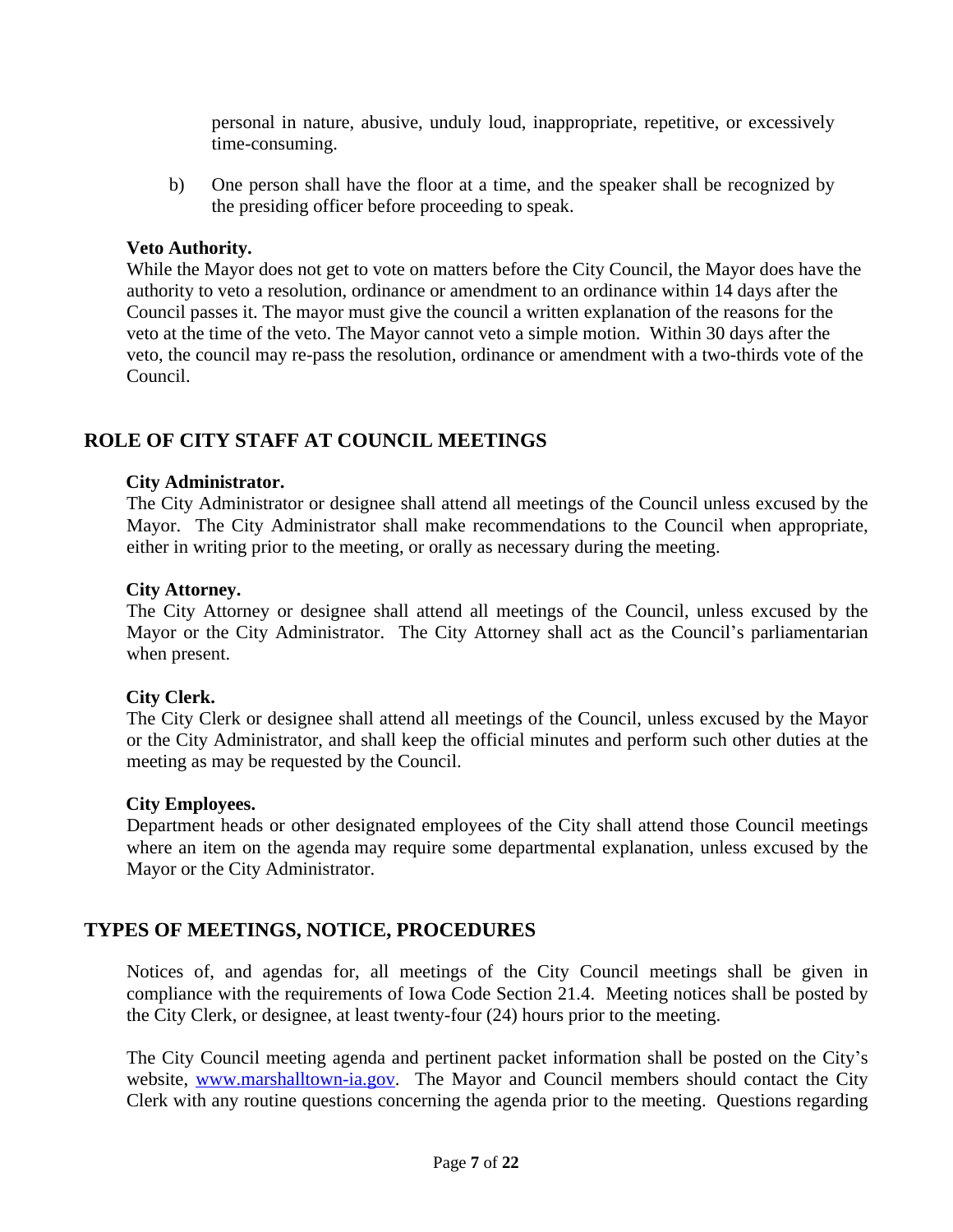policy issues on the agenda and clarification of action items should be directed to the City Administrator ahead of the meeting, whenever possible.

All official meetings of the Council shall be open to the public, except those legally designated as closed sessions. Regular Council meetings shall be held in a building or room that is accessible to persons with disabilities, which shall normally be the Council Chambers at the Marshalltown City Hall, located on the second floor of the building at 10 West State Street. For Council meetings held in part or in whole at other locations for any purpose, that meeting space shall be accessible to persons with disabilities to the maximum extent possible. Special arrangements for the hearing impaired, or for interpreters, will be considered upon request to the City Clerk's Office.

#### **Regular Meeting.**

<span id="page-7-0"></span>The regular Council meetings will be held the second and fourth Mondays of every month. Meetings will commence at 5:30 p.m., unless the Council directs otherwise. When the regular meeting date is a holiday, the meeting will be held at 5:30 p.m. on the following day or at such other time .

#### **Work Sessions.**

<span id="page-7-1"></span>The Council may meet informally as needed in work sessions which are open to the public. Starting times will be dependent on the number of items scheduled for discussion. The purposes for work sessions include, but are not limited to, budget sessions, joint meetings, reviewing upcoming programs, receiving progress reports on current programs, receiving information from the City Administrator or discussing other matters of concern. No formal action on any item may be taken at a work session, but matters may, by motion, be placed on the agenda for a later City Council meeting.

Items may be placed on the work session agenda by the City Administrator, Mayor or a Council member. The City Attorney or other City staff may place items on the agenda if approved by the City Administrator. Agenda items must be submitted at least five (5) days prior to the scheduled work session. No public comment shall be permitted during a work session unless public comment is specifically called for on the agenda, or unless solicited by the presiding officer.

#### **Special Meetings.**

<span id="page-7-2"></span>Special meetings of the City Council may be held if called by the Mayor, with the required public notice under Chapter 21. In such cases, the Mayor shall provide written notice to each Council member by email or other appropriate means. The cost of calling a special Council meeting for approval of a permit, license or similar instrument is \$500.00 and shall be the responsibility of the petitioner unless waived by the Mayor or City Administrator.

#### <span id="page-7-3"></span>**Budget Process.**

Annually, the City Council works with staff to review and adopt a budget for the next fiscal year. The budget process typically requires meetings outside of the regular City Council meetings to cover the different funds and topics necessary. The Finance Director will work with the Mayor and Council to bring forth a budget calendar near the end of each calendar year to ensure open communication about meetings outside the regular meeting times.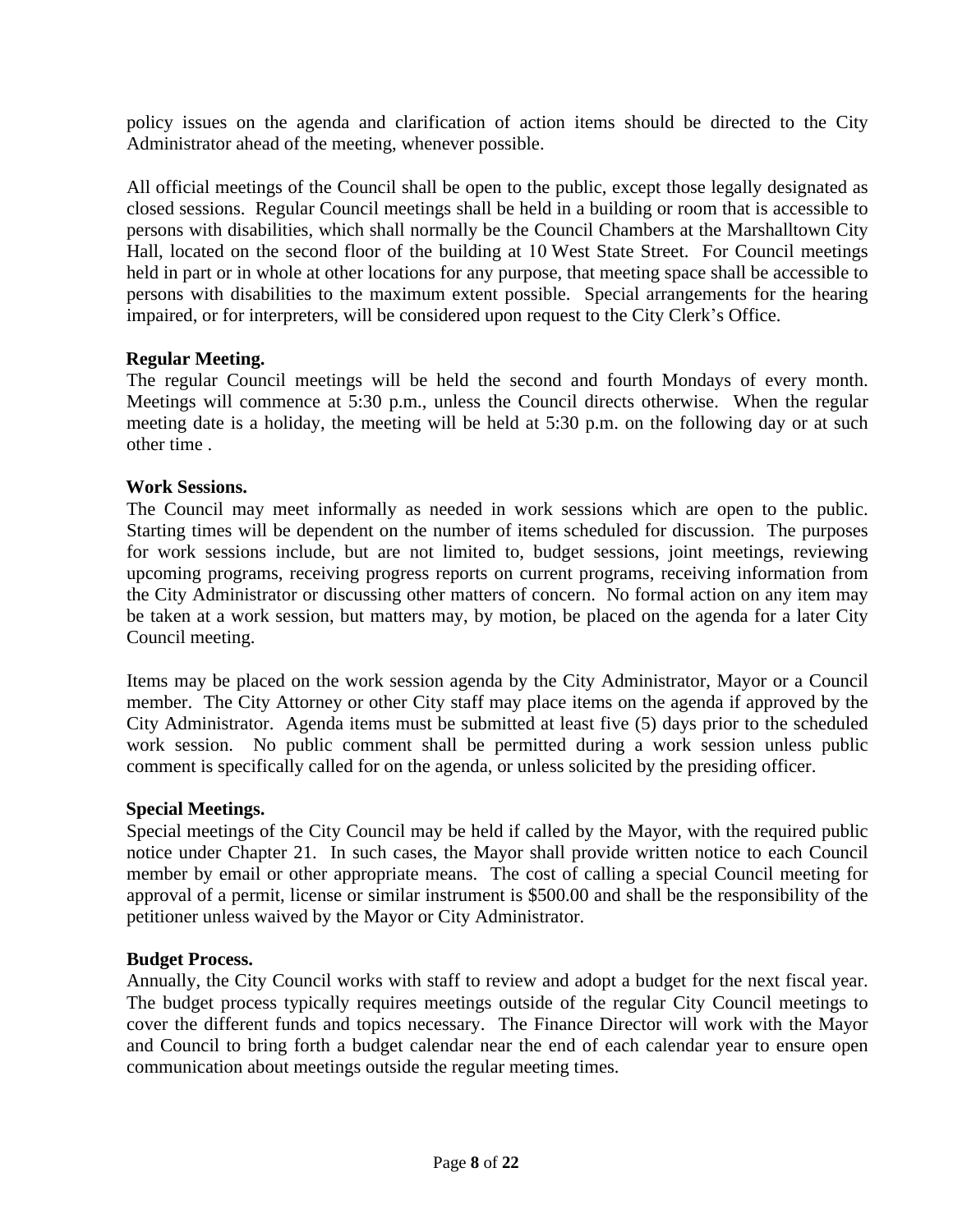#### **Open Session.**

<span id="page-8-0"></span>Except as provided in the Iowa Code, all actions and discussions at meetings of governmental bodies, whether formal or informal, shall be conducted and executed in open session.

#### <span id="page-8-1"></span>**Closed and Exempt Sessions.**

Iowa Code Section 20.17 permits public bodies to hold exempt sessions (i.e., not subject to the Open Meetings Law) to discuss collective bargaining with their bargaining representatives. Iowa Code Sections 21.5 and 21.9 permit closed sessions for certain limited, and narrowly defined, reasons. A vote to go into a closed session requires an affirmative vote of either two-thirds (2/3) of the Council members or all of the Council members present at the meeting. No ordinance, resolution, motion or other formal action may be taken in closed session.

In the case of any exempt or closed session, the agenda shall be drafted with the assistance of legal counsel to state the specific statutory basis under which the closed session will be held. The City Attorney or other legal counsel shall provide, in writing, the legal basis for the closed session and provide the same to the Mayor and Council prior to the meeting or, in the alternative, the City Attorney or outside legal counsel shall attend the meeting and state publicly the basis for the closed session. The written or oral opinion shall specify the particular Iowa Code section which allows the exempt or closed session and a short statement of why the subject matter to be discussed in closed session makes the section applicable. The Council shall not enter closed session until this opinion is provided.

# <span id="page-8-2"></span>**PUBLIC ACCESS AND PARTICIPATION**

One of the goals of the City Council rules is to create an atmosphere of efficiency, fairness and maximum participation. It is the responsibility of the Mayor, Council members, City staff and members of the public to maintain common courtesy and decorum throughout any meeting. The Mayor, Council members, City staff, and members of the public should speak one at a time in a civil and courteous manner to be heard by all persons in attendance.

All official meetings of the City Council shall be open to the public and the media. All meetings may be recorded by radio, television, and photographic services at any time provided that such arrangements do not interfere with the orderly conduct of the meetings.

Members of the public have the right to attend City Council meetings, subject to the need to maintain order and space limitations. The City Council meeting space will, to the extent possible, be arranged so that all interested persons can observe the meeting and hear all Council discussions and votes. All cell phones or other communication devices should be silenced during City Council meetings. No one should take a voice phone call during a Council meeting without first leaving the Council chambers and closing the chamber doors.

In the event that the State of Iowa and/or the City implement closure requirements or restrict inperson access to a meeting, the City will utilize an electronic meeting service, like GoToMeeting, for the public to participate in a City Council meeting. An electronic meeting service will not be a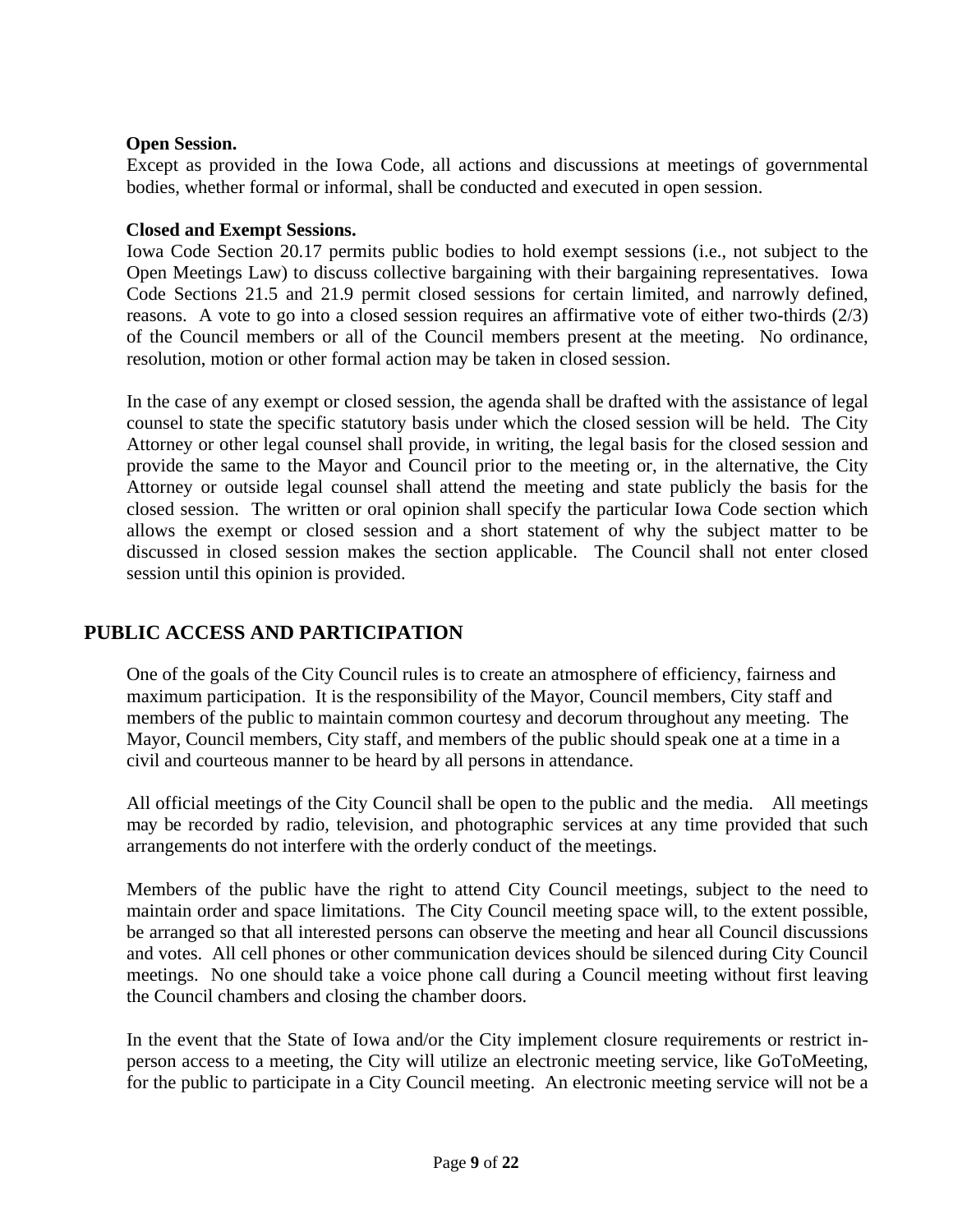method for the public to participate if City Council Chambers are open to the public with no restrictions.

In addition to attending the meeting in person, the public can access a live stream of the City Council meetings by going to <https://www.marshalltown-ia.gov/731/City-Council-Meetings>. The archive of past Council meetings available on YouTube is also available on this webpage.

#### **Rules of Public Participation.**

<span id="page-9-0"></span>All persons attending are asked to observe the following when speaking:

- a) Only persons recognized by the Mayor will be allowed to speak. During public hearings or at other allowable times, members of the public will not address items on the agenda unless and until recognized by the presiding officer.
- b) A person recognized to speak should approach the podium, state his or her name and address, and make his or her statement as brief as possible. Speaking times are limited to three (3) minutes.
- c) All speakers shall speak clearly and direct their comments to the Mayor and City Council as a whole and not to any Council member specifically.
- d) A person recognized to speak should maintain a courteous and polite demeanor, as well as refrain from using inappropriate, combative, profane, or abusive language, or attacking the character of City officials and employees in a personal manner.
- e) Persons may address the City Council for the reading of protests, petitions or communications relating to any matter over which the Council has jurisdiction. When anyone appears before the City Council stating he or she has a petition, the Mayor will accept the petition and the minutes will reflect that action.
- f) A person should not address the City Council about issues that are known to be within the responsibility of other City staff/officials and have not been previously presented to that responsible party.
- g) Persons should not engage other members of the public while addressing the City Council or engage individual Council members in a discussion, except as permitted by the Mayor.
- h) The Mayor and City Council are not permitted to respond to or engage in debate or discussion concerning subjects raised by members of the public which are not on the posted agenda. Council members may, in their individual discretion, make themselves available to persons attending the meeting before or after the City Council meeting.

#### <span id="page-9-1"></span>**AGENDA PREPARATION**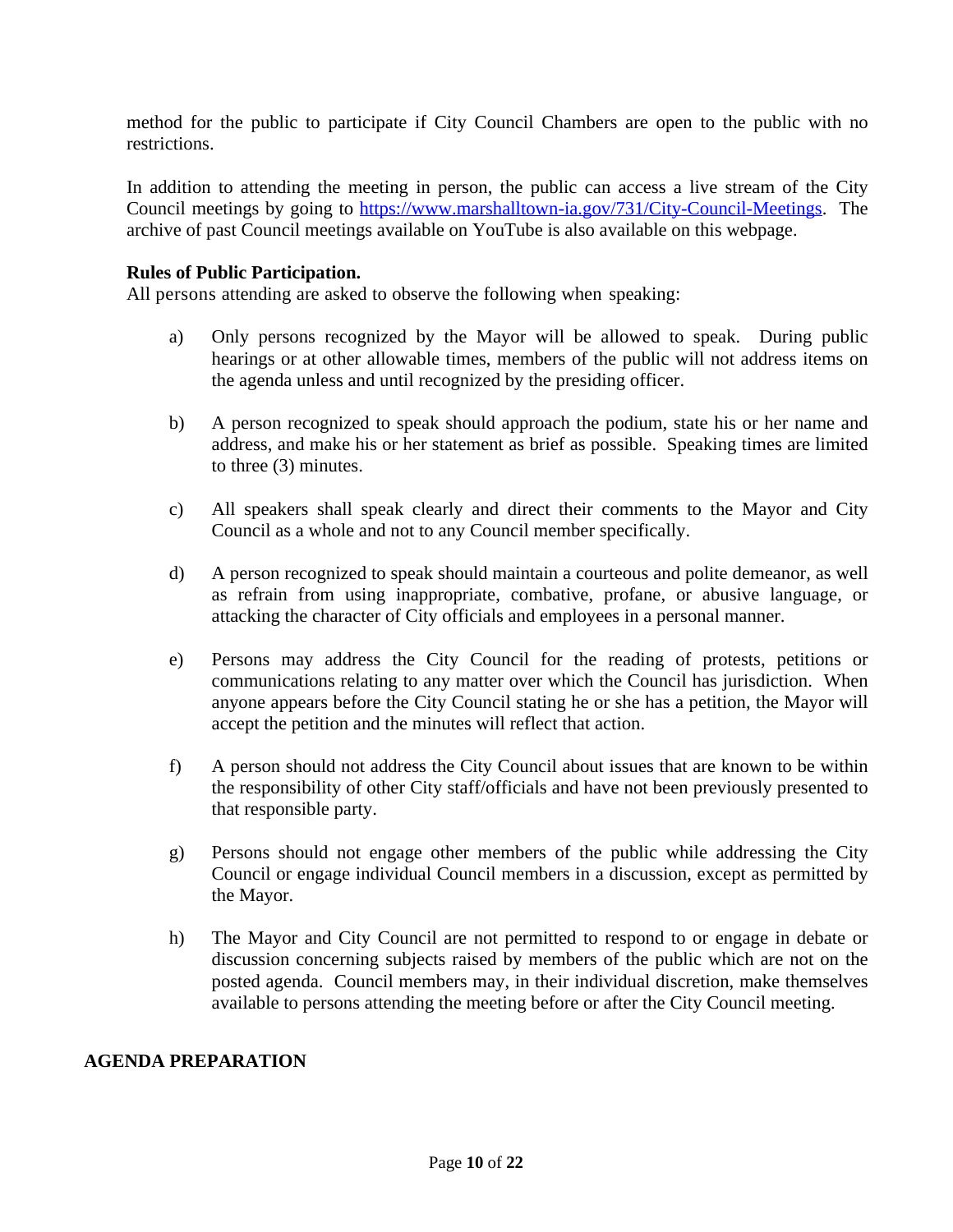#### <span id="page-10-0"></span>**Agenda Deadline.**

Except in cases of pressing need or emergency, no business may be submitted for placement on the regular Council agenda after 12:00 p.m. of the 5th day (Wednesday) prior to the meeting day. Items may be placed on the agenda by the City Administrator, Mayor, or a Council member. The City Attorney or other City staff may place items on the agenda if approved by the City Administrator. When a holiday falls on a Friday, the City Clerk may revise the agenda cutoff time and shall, with the concurrence of the City Administrator, notify all staff, the Mayor and Council members of the same.

#### <span id="page-10-1"></span>**Agenda and Agenda Packet Preparation.**

The Mayor, City Administrator, and City Clerk are responsible for the preparation of the agenda and packet. Council members should promptly review their packets and contact the City Administrator if there are any questions regarding the information. The Mayor and City Administrator, after considering any requests for agenda items, shall approve the tentative agenda. Any request for an agenda item from the general public shall not be placed on the agenda unless and until timely requested by the Mayor or City Administrator. Staff may also place on the agenda items brought forward by the public if approved by the City Administrator.

Council members should, whenever possible, avoid using Council meeting time as a fact-finding exercise. Council members are instead encouraged to consult with the City Administrator ahead of the meeting to clarify any packet materials that are unclear. Meeting time should be used, as much as possible, for bona fide debate of public matters, rather than fact gathering which could have been accomplished with due diligence before the meeting.

Agendas for public meetings shall be posted at City Hall – 24 North Center Street ADA entrance. Individuals signing up for notifications on [www.marshalltown-ia.gov](http://www.marshalltown-ia.gov) will be notified as soon as an agenda is posted. Elected officials, city staff and the public will need to access the agenda on the City's website, as paper copies are no longer distributed.

#### <span id="page-10-2"></span>**Withdrawn Items.**

Agenda items may be withdrawn by either the Mayor or the City Administrator prior to agenda distribution. Further, under circumstances where unforeseen problems are discovered with an agenda item after distribution of the agenda, the agenda may be modified as necessary by the Mayor.

#### <span id="page-10-3"></span>**Consideration of Emergency Matters.**

If, under Iowa Code 21.4(2), and after conferring with the City Attorney, the City Council determines by majority vote that an emergency exists, agenda items may be added without twentyfour (24) hours' notice to the public. In such cases, the reasons for said emergency shall be noted in the minutes and, particularly, the reasons why the Council determined the items could not reasonably be deferred to a later meeting. Such action should rarely occur, and only when the Council believes irreparable harm may or will likely occur if action is not taken immediately.

#### <span id="page-10-4"></span>**ORDER OF BUSINESS**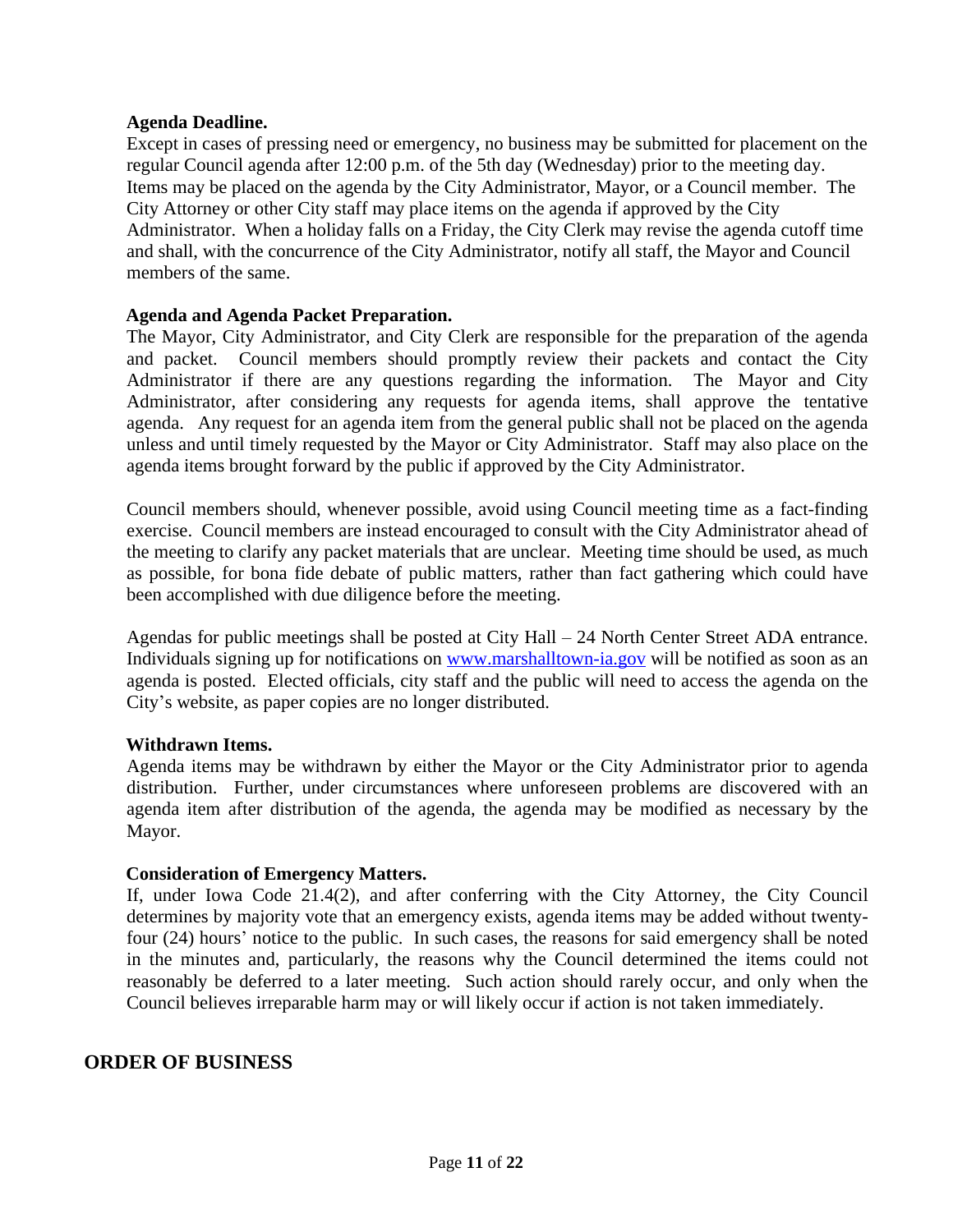The order of business shall be as contained in the agenda. The order of business may also be changed by a majority vote of Council members present, for reasons of efficiency. Reasons of efficiency include, but may not be limited to, the convenience of persons attending the meeting, the lateness of the hour, and similar concerns.

Meetings shall normally be conducted in the following order:

- a) CALL MEETING TO ORDER
- b) PLEDGE OF ALLEGIANCE
- c) ROLL CALL
- d) COMMENTS BY THE MAYOR, COUNCIL MEMBERS, CITY ADMINISTRATOR AND PRESENTATIONS. Informational, explanatory, or educational comments by the Mayor, Council members and City Administrator that do not require any action. These comments may also include announcements of events, welcoming special guests or recognition of an achievement.
- e) CONSENT AGENDA. The consent agenda shall consist of non-controversial, routine items such as, but not limited to, refunds, routine appointments requiring Council approval, department reports, applications, simple service contracts already vetted by City staff, and not requiring Council attention, and communications not requiring action. The items comprising the consent agenda will not be considered individually, but will be adopted on one motion. Council members or the Mayor may remove any item on the consent agenda for individual discussion, or to abstain from a vote because of a potential conflict of interest, or to register a vote against the item, by notifying, before the meeting, the City Administrator or Mayor of the removal and the reason for it. No second shall be required to remove an item and no vote on such a request shall be required.
- f) REPORTS. The Council may request reports from cooperating agencies or private groups who are working with the Council on official projects or other community initiatives.
- g) MOTIONS. Motions are proposals to move a matter forward or to take some action in circumstances where no written resolution has been prepared. Council members should make a motion when there is new or non-routine business requiring Council discussion prior to a vote, including, but not limited to, new liquor licenses and cigarette permits. Example: "I move the liquor license for XYZ Restaurant be approved." Any motions concerning any procedural matter, such as the order of business or the general conduct of the meeting, may be made prior to the consideration of other business.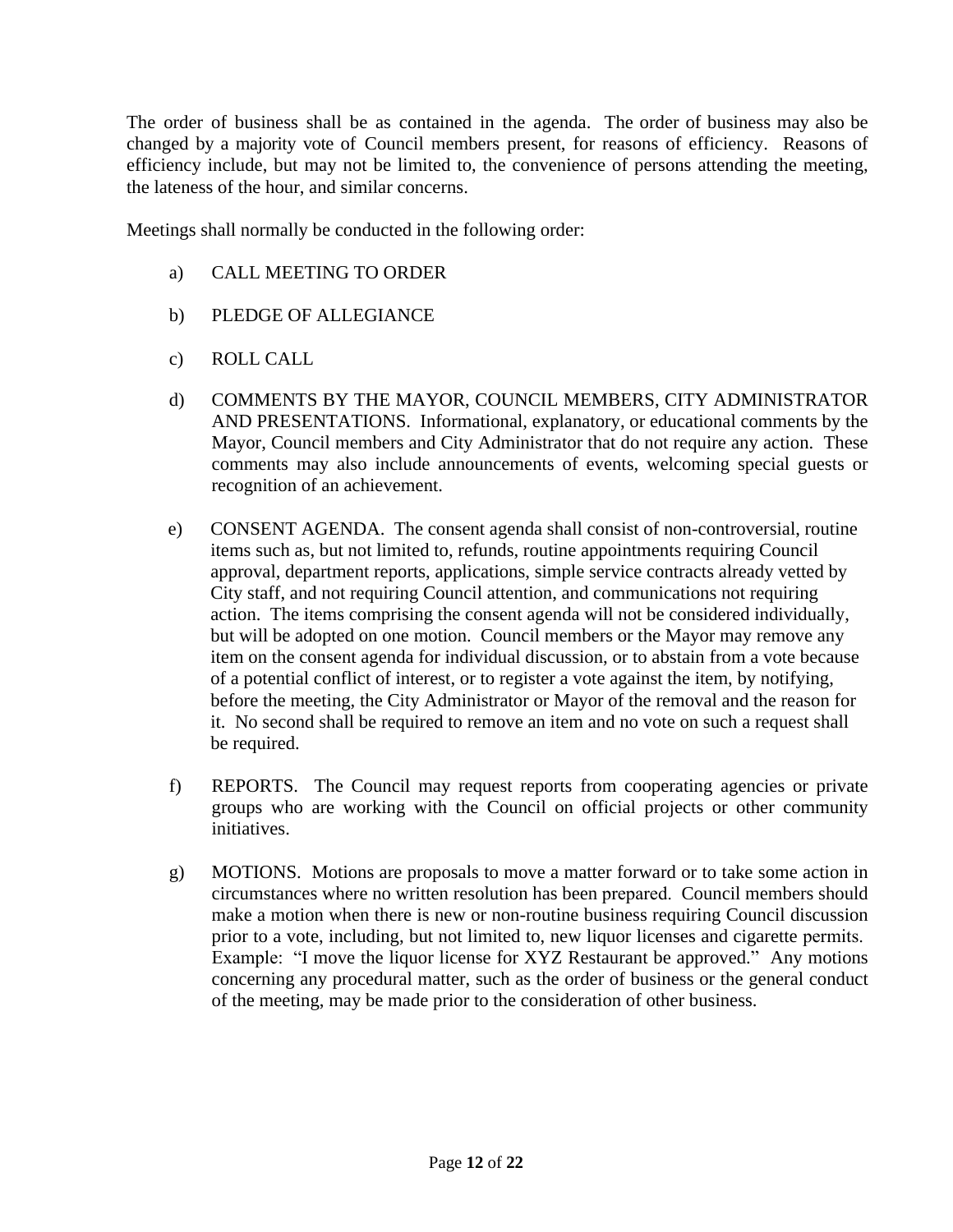h) RESOLUTIONS. Resolutions are written directives of the City Council directing certain actions, such as the approval of contracts. Resolutions typically direct the Mayor to sign the resolution and frequently direct the City Clerk to take whatever actions are necessary to carry out the resolution, such as to "place the contract on file in the usual manner." Resolutions are necessary for more formal actions where a definite record of Council action is important. Resolutions presented and seconded shall first be discussed by the City Council and Mayor. After discussion by the Council and Mayor, a resolution may be addressed by members of the general public upon the same conditions provided under public comments.

A resolution pertaining directly to other items of business should be placed first in order of resolutions being considered. Resolutions requiring a public hearing shall be considered immediately following the public hearing. Resolutions requiring a public hearing will be considered last in order of resolutions. When a blank is to be filled, and different sums or times are proposed, the question shall be taken first on the largest sum, or the longest time.

i) ORDINANCES. Ordinances are the laws of the City. Ordinances must be read, considered and passed three separate times at three separate meetings of the City Council in order to become law. However, if the agenda provides the required public notice, a motion may be made to allow all three readings to occur at one meeting. If the motion is approved by three-fourths (3/4) of all Council members (i.e., not just those Council members present), then the requirement of making the readings at three separate meetings may be waived, and all three readings may occur at the present meeting. Such a motion to waive the three meetings requirement may occasionally be appropriate when an ordinance is not controversial and where time is of the essence. After discussion by the Council, members of the general public may address an ordinance, upon the same conditions as provided under public comments.

An ordinance that requires a public hearing prior to adoption will be placed last in the order of ordinances being considered. In the case of any ordinance to amend or repeal an ordinance or section of an ordinance, the proposed amendment shall contain the entire text of the ordinance or section to be amended or repealed. Ordinances amending or repealing existing ordinances shall be drafted to repeal the former ordinance or section in its entirety, and set forth the entire text of the proposed ordinance or section, as amended.

- j) DISCUSSION. Items placed on the agenda solely for discussion purposes will not be acted upon. Such discussion items determined to require action may be placed on a subsequent agenda by motion or, if no motion is made, by the placement of the item on a subsequent meeting agenda through the usual process described in the "Agenda Preparation" section of these rules.
- k) PUBLIC COMMENT. Members of the general public may, during the allotted timeframe on the meeting agenda, make comments on any item that was not on the agenda. The proposed speaker shall, after being recognized by the presiding officer, approach the microphone, and state his or her name and address. Comments shall be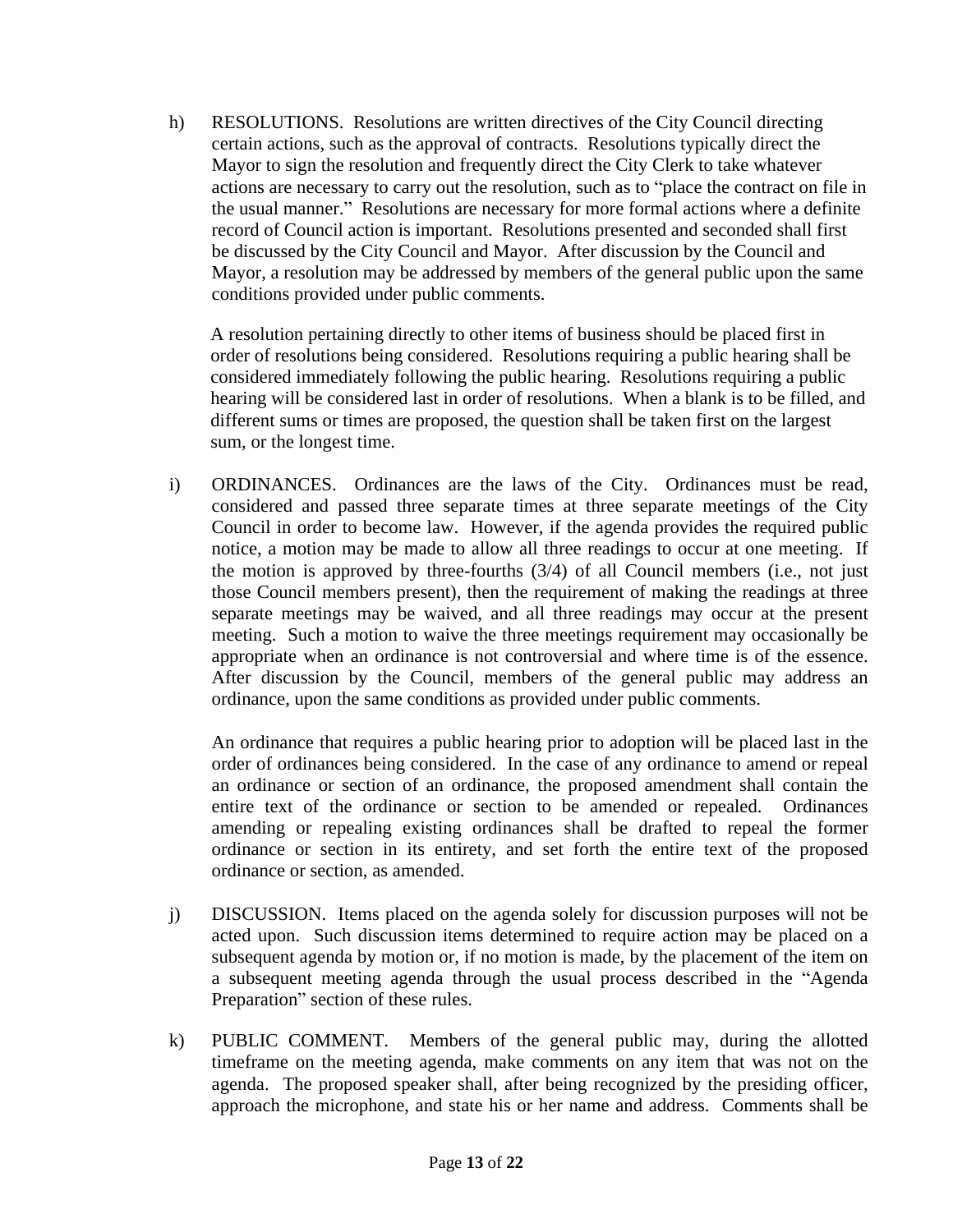limited to three minutes unless a longer comment is authorized by the presiding officer. The speaker shall direct comments to the presiding officer and the Council as a whole. The presiding officer and Council members shall not engage in discussion or debate on items raised by members of the public. No action may be taken on items raised in public comments.

l) ADJOURNMENT. When the City Council has finished its business, the Mayor may declare the meeting adjourned.

# <span id="page-13-0"></span>**PUBLIC HEARINGS**

#### <span id="page-13-1"></span>**Informal Public Hearings.**

An informal public hearing is called in order to give the public an opportunity to comment on a matter of public interest before the Council. Informal hearings are not required by State law or City ordinance. The board, committee or commission concerned may set rules for notifying the public of an informal hearing, establish a time frame and conduct the hearing in any fair manner it chooses.

#### <span id="page-13-2"></span>**Formal Public Hearings.**

A formal public hearing is required by State laws or City ordinances and is designed to solicit comment from the general public.

#### <span id="page-13-3"></span>**Hearing Procedures.**

Hearings shall be fair and impartial. If a Council member has a personal interest in the outcome of a hearing, such that there is a legally recognized conflict of interest, he or she should disqualify himself or herself from participation.

Persons and groups who may be affected by the matter being discussed in the hearing shall be provided at least the minimum statutory notice of the time and place of the hearing. Such persons and groups attending the hearing shall be given a reasonable opportunity to be heard. Persons or groups requesting to address the Council may be represented by legal counsel and may present oral and documentary evidence.

The presiding officer should open the hearing and explain the hearing procedures. The presiding officer should inquire whether any comment on the public matter at issue has been received in the Clerk's office, and the Clerk should then relate any such comments for the record.

Following the report of the Clerk, the public should be invited to address the Council. If there are numerous persons representing the same views and opinions, the presiding officer may ask that a spokesperson be selected to speak on behalf of the group. If this arrangement cannot be made, the presiding officer may restrict each speaker to a limited time (generally three minutes) so that all may be heard. Irrelevant comments or speakers who run over the time allotted may be ruled out of order by the presiding officer.

Following comments from the public, staff persons who have information to present should be invited to present their respective reports.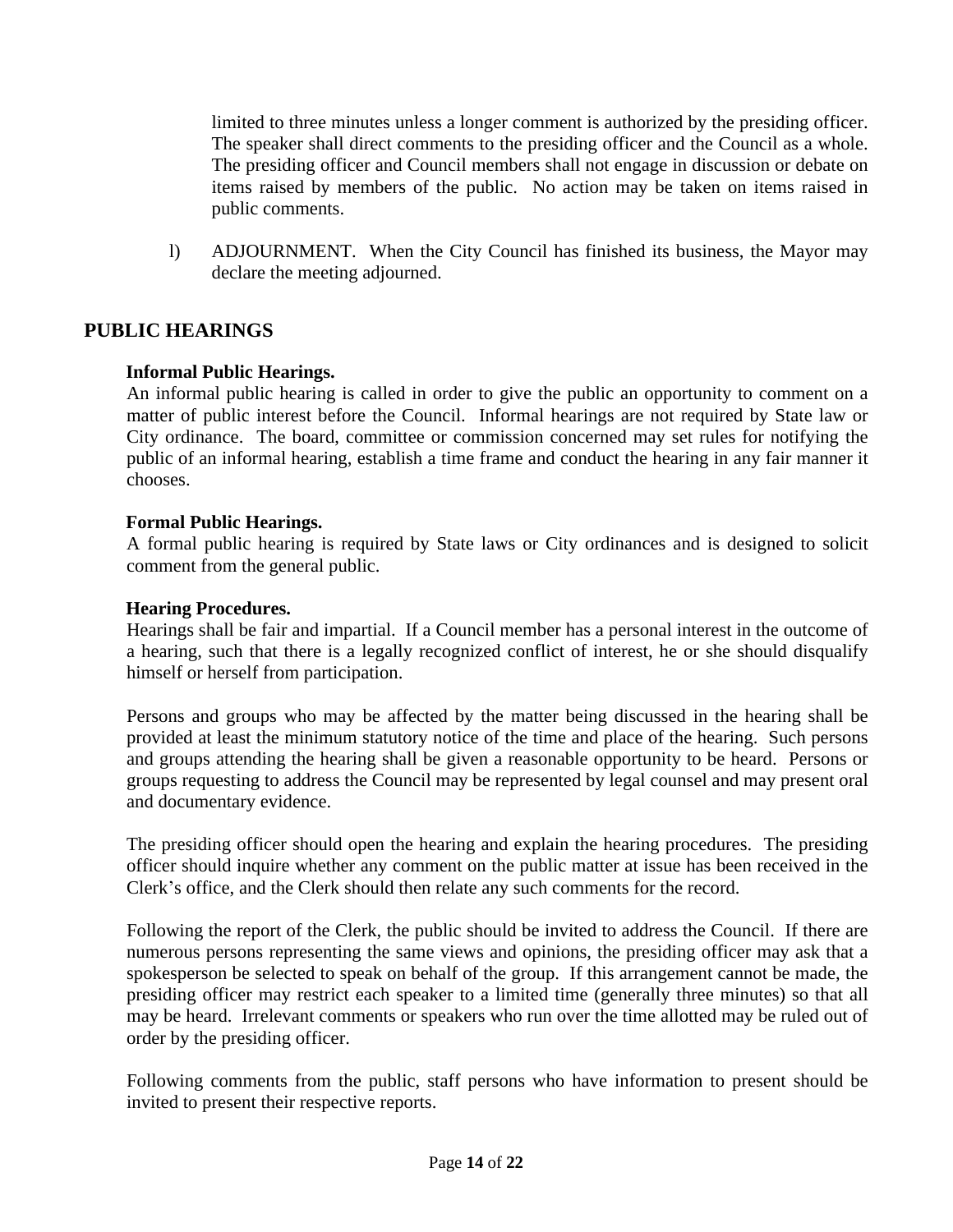When all interested persons (except as reasonably limited by the presiding officer, as stated above) have had the opportunity to speak, the hearing is closed, ending audience participation. Council members may then discuss and take action on the proposal following the hearing if notice of such action is stated on the meeting agenda.

# <span id="page-14-0"></span>**OTHER MEETING PROCEDURES**

#### <span id="page-14-1"></span>**Individual Electronic Participation.**

An absent Council member may participate electronically in any City Council meeting by speaker phone or other device, provided the comments of the Council member are plainly audible to the public. This could include an electronic meeting service if requested by a Council member. With advance notice, staff members and select consultants may be available via phone or an electronic meeting service.

#### <span id="page-14-2"></span>**Quorum.**

A quorum is necessary for the conduct of business. A majority of the Council members shall constitute a quorum. If a quorum is not present, those in attendance may elect to discuss items, but may not take official action, except to adjourn to a later date.

#### <span id="page-14-3"></span>**Recording of Votes.**

Affirmative and negative votes shall be recorded on all motions, resolutions, and ordinances and entered into the official minutes of the City Council. The name of the Council member making the motion shall be recorded in the minutes, along with the "Ayes" and "Nays." The outcome of a vote on a motion shall be announced by the Mayor and recorded by the Clerk.

#### <span id="page-14-4"></span>**Action by Verbal Motion.**

Verbal motions of the Council shall be stated clearly. In the case of an ambiguous or confusing motion capable of several interpretations, the presiding officer shall, as soon as practicable following the initial statement of the motion, clarify the intent of the motion to ensure all Council members understand its meaning and intent. In such cases, Council members should be asked to amend their motions by friendly amendment.

#### <span id="page-14-5"></span>**Majority Vote Required.**

Unless otherwise provided by State Code, an affirmative vote of at least four (4) Council members shall be necessary to pass an ordinance or resolution. When any vote is called, each Council member shall respond: "yes," "no" or "abstain." An "abstain" vote of a Council member is a "no" vote, unless the Council member states he or she has a conflict of interest and states the nature of the conflict. In the case of a conflict of interest, the number of votes to approve any action is recalculated to exclude the abstaining Council member. For example, if two Council members abstain due to a conflict of interest, an item could pass on a three to two vote (provided the vote does not require a majority of the entire Council).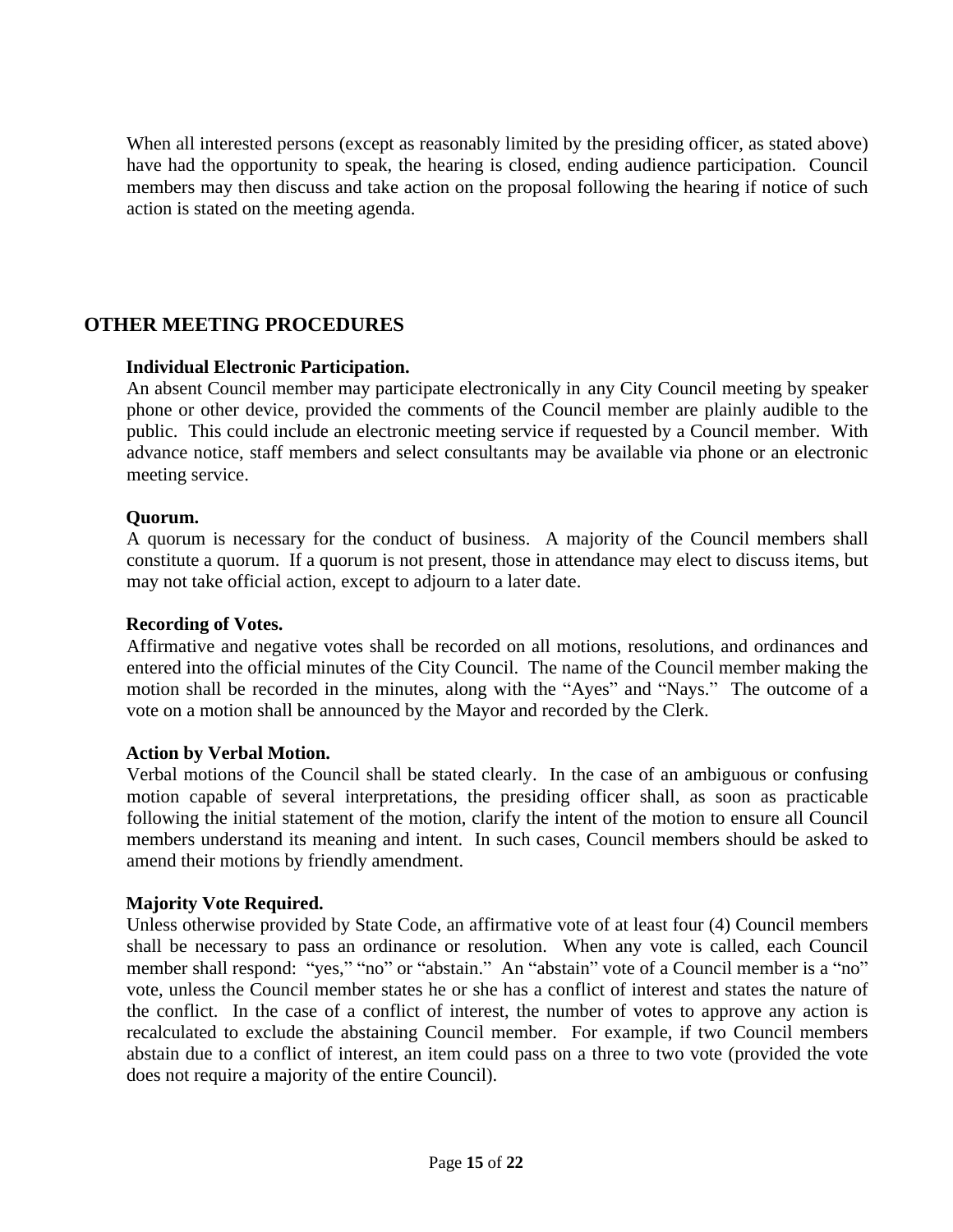#### <span id="page-15-0"></span>**Ordinance and Resolution Passage Procedure.**

When passed by the City Council, an ordinance or resolution shall be signed by the legally required person (normally the Mayor) and shall be attested to by the City Clerk. It shall be immediately filed and thereafter preserved in the office of the City Clerk.

#### **Making a Motion.**

<span id="page-15-1"></span>When a Council member wishes to propose an idea for discussion and possible action, the Council member must make a motion. In order to make a motion, these steps must be taken:

- 1. The Council member asks to be recognized by the presiding officer.
- 2. After being recognized, the Council member makes the motion ("I move...").
- 3. Another Council member seconds the motion.
- 4. The presiding officer states the motion and asks for discussion.
- 5. When there has been sufficient discussion, the presiding officer will close the debate ("Are you ready for the question?" or "Is there any further discussion?").

If no one requests to make additional comments, the presiding officer puts the question to vote. After the vote, the presiding officer announces the outcome of the motion ("The motion is carried" or "Motion fails").

Until the presiding officer states the motion (step 4), the Council member making the motion may rephrase (amend) or withdraw it. After an amendment, the motion as amended must still be seconded and then voted upon. It is particularly important when a motion is amended that the presiding officer restate the motion, as amended.

In making a motion, Council members must avoid combining multiple proposals in the same motion. If a Council member prefers to see proposals divided and voted upon separately, the Council member should ask the presiding officer to divide the motion into separate motions for consideration. The presiding officer may then proceed to treat each distinct proposal as a distinct motion, each requiring its own second, and to be acted upon separately. The presiding officer should solicit motions when the situation demands by either inviting a motion or suggesting a motion to the Council members.

#### <span id="page-15-2"></span>**Debate Procedures and Rules.**

No motion or resolution shall be debated unless seconded. When a matter is seconded, the Mayor shall restate the motion or resolution and open the floor for debate.

- a) Three-minute Rule. Council members speaking on a matter shall confine their remarks strictly to the matter under consideration, and shall limit their remarks to three minutes in duration.
- b) Vote Required when Present. Every Council member present when a question is stated from the presiding officer shall vote thereon, unless the Council member has declared a conflict of interest in the outcome of the question under consideration.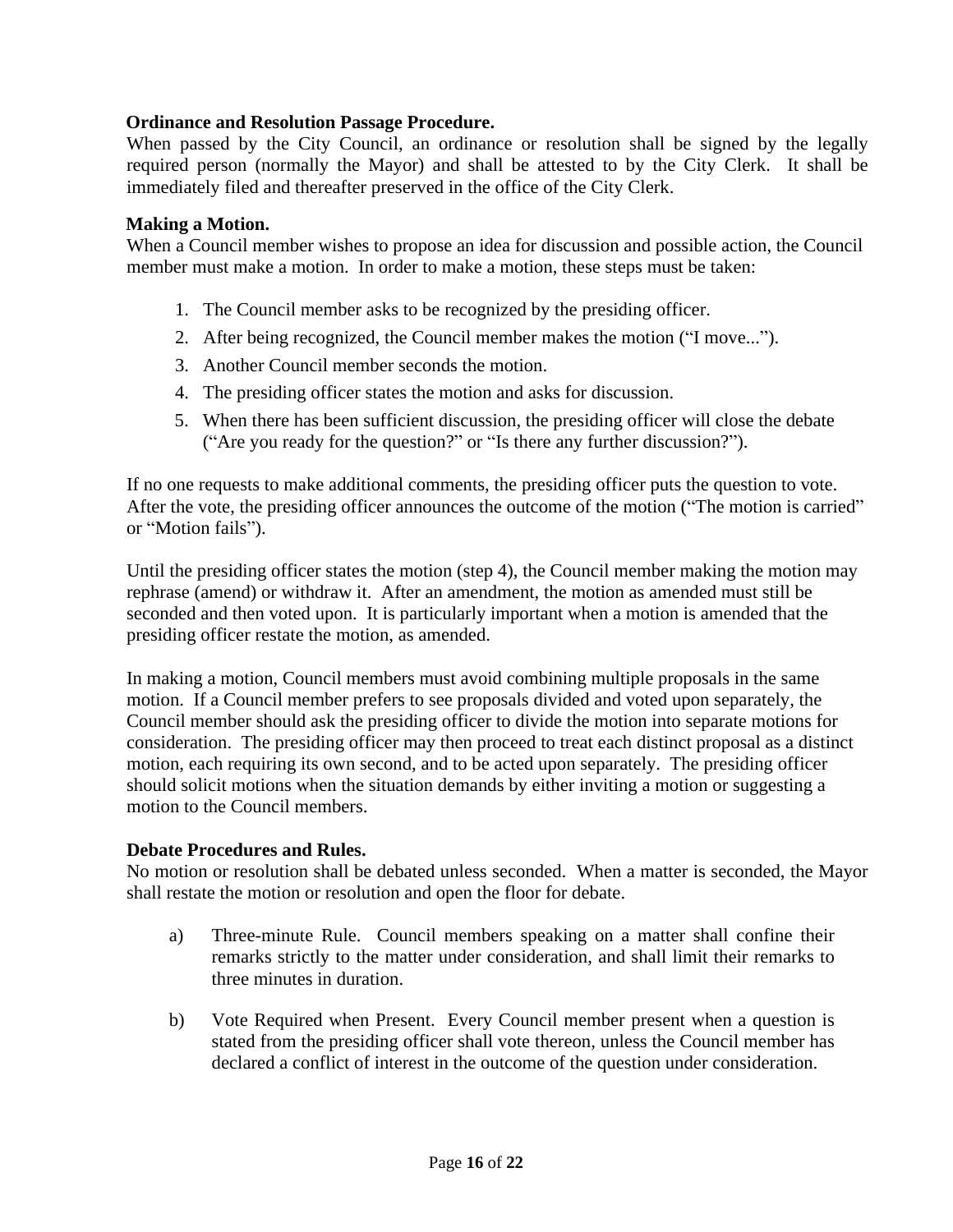- c) Motion or Resolution Withdrawn. After a motion or resolution is seconded and stated by the Mayor, it may be withdrawn at any time before decision, but if any amendment has been proposed and adopted, it shall not be withdrawn without the consent of the mover of such amendment.
- d) Several Distinct Propositions. If the question in debate contains several distinct propositions, any Council member may have the same divided, and the item(s) considered separately.

# <span id="page-16-0"></span>**TYPES OF MOTIONS**

Please see the Table of Motions on page 23 for more information as to whether the motion is debatable, amendable, and the vote required. Specific State laws require the passage of motions, resolutions and ordinances greater than that of a simple majority. During debate and discussion of a motion, the maker of the motion on the floor may, at any time, interrupt a speaker to withdraw his or her motion from the floor. The motion is immediately deemed withdrawn, although the Mayor may ask the person who seconded the motion if he or she wishes to make the motion, and any other Council member may make the motion, if properly recognized.

#### <span id="page-16-1"></span>**Main Motion.**

The main motion is to put forward a decision for consideration. Example: "I move that we create a five-member committee to plan the annual fundraiser." This is the most common motion used in a Council meeting to conduct business and bring forth items on the agenda for consideration.

#### <span id="page-16-2"></span>**Subsidiary Motions.**

The following are considered subsidiary motions, which can be utilized by the City Council in handling the main motion.

- a) To amend. Changes a basic motion under consideration. Example: "I move we amend the motion to have a ten-member committee." A motion to amend requires a second and must be decided before the Council returns to consideration of the original motion.
- b) To amend an amendment. Seeks to modify an amendment. Example: "I move we amend the amended motion to have an eight-member committee." A motion to amend an amendment requires a second and cannot be amended further.
- c) To postpone to a date certain or indefinitely. Proposes delay in further discussion of the matter under consideration until a specific, stated time at which the item will be debated further or indefinitely. Example: "I move we postpone further discussion of this item until our first regular meeting in October." This motion is not debatable except the date certain.
- d) To lay on the table. Postpones discussion of an item indefinitely, unless taken off the table. Example: "I move we table this item." Tabling an item leaves it on the table and no specific time is stated for further discussion. It stays "on the table,"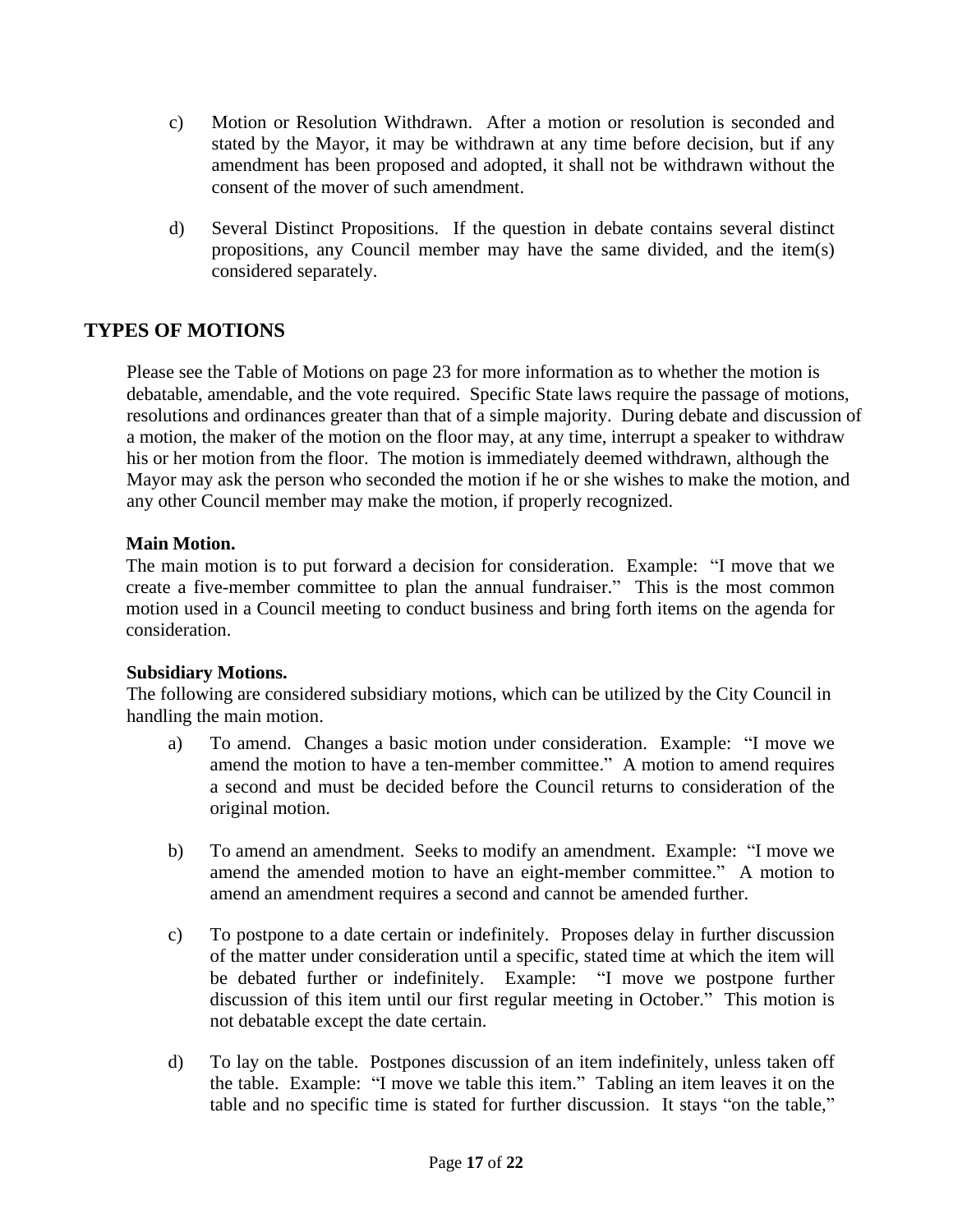until a later agenda item provides notice it will be brought from the table for further discussion. This motion is not debatable.

- e) To take from the table. Considers bringing forth a tabled motion for further discussion or action. Example: "I move to remove item X from the table." This cannot be debated or amended. Once a majority vote in favor, the original tabled item can be acted upon.
- f) To End Debate or the "Previous Question." The most common form of this motion is to say: "I move the previous question," or "I move the question," or "I call for the question." When a Council member makes such a motion, the Council member is really saying, "I've had enough debate. Let's get on with the vote." The motion requires a second. If the motion carries by two-thirds (2/3) majority of those Council members present, all further debate is concluded, and the question put in this order: first upon the amendments pending, and then upon the main proposition before the Council.
- g) To limit debate. An alternative to the previous question is a motion to limit debate, which includes, by its stated terms, a time limit. For example: "I move we limit debate on this agenda item to fifteen minutes." The motion to limit debate requires a twothirds (2/3) vote of the Council.
- h) To Refer to Committee. This motion directs that the item under consideration be sent to a committee for further analysis and recommendations. More information about committees can be found on page 20.

#### **Motion to Reconsider.**

<span id="page-17-0"></span>After a vote is taken, the matter is deemed concluded and is subject to reconsideration only upon a timely motion. A motion to reconsider shall only be made by a Council Member who voted with the majority on the original motion. A motion to reconsider requires a two-thirds (2/3) vote of the City Council to pass, with the following limitations:

-A motion to reconsider may be made at the meeting where the item was first voted on at any time before adjournment.

-A motion to reconsider may be made at a subsequent meeting within ten (10) days of the original measure's failure.

If the motion to reconsider passes, then the original matter is back before the City Council, and a new original motion is in order. The matter may be discussed and debated as if it were on the floor for the first time. Once a matter has been duly reconsidered, no further motion to reconsider the issue can or shall be made without the unanimous consent of the City Council.

No question shall be reconsidered more than once, nor shall a vote to reconsider be reconsidered. This rule does not prevent substantively different iterations of the measure from being brought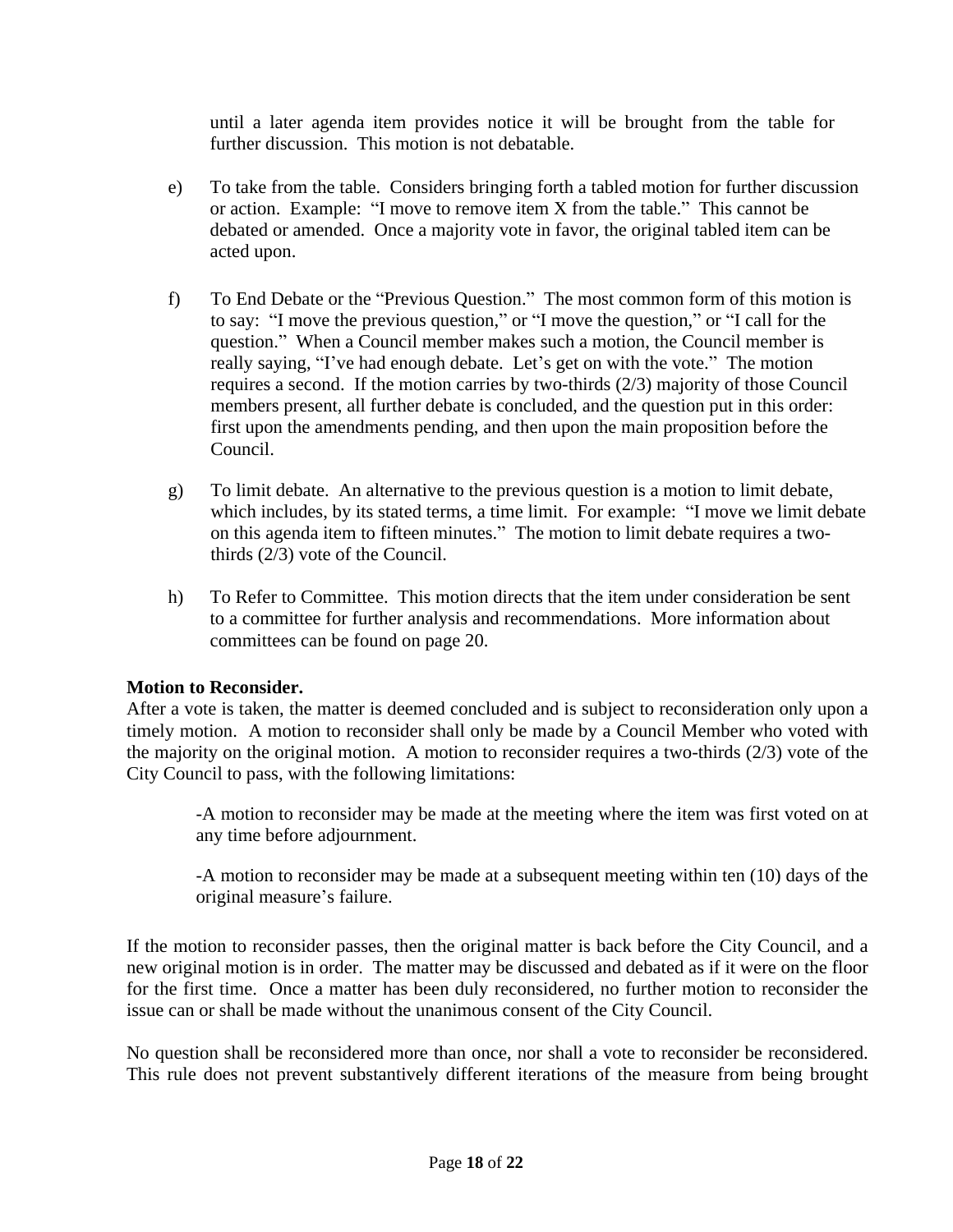forth at later meetings of the Council. Further, once a new City Council is seated following the next regular election, any matter may be revived.

#### **Motions Limiting Debate and Discussion.**

<span id="page-18-0"></span>Debate and discussion should be focused, but free and open. At the same time, the Mayor may limit the time allotted to speakers, including Council members, in the interest of efficiently and effectively using time. Generally, a Council member will not be interrupted by other Council members, but may be under the following circumstances:

- a) To Object to Consideration. This motion is not debatable and, if passed, precludes the Council from even considering an item on the agenda. It also requires a two-thirds (2/3) vote. Normally, such a motion is unnecessary, because the objectionable item is usually tabled or defeated. However, when Council members do not wish there to be any consideration of an item, such a motion is in order.
- b) To Request a Point of Privilege. The proper interruption would be: "Point of Privilege." The Mayor would then ask the interrupter to "state your point." Appropriate points of privilege relate to anything that would interfere with the comfort of the meeting participants. For example, the room may be too hot or too cold, or a blowing fan might interfere with a person's ability to hear.
- c) To Raise a Point of Order. The proper statement by a Council member would be: "Point of Order." The Mayor would ask the interrupter to "state your point." Appropriate points of order relate to anything that would not be considered appropriate conduct of the meeting; for example, if the Mayor moved to a vote on a motion that permits debate without allowing discussion or debate.
- d) To Appeal. If the Mayor makes a ruling with which a Council member disagrees, that Council member may appeal the ruling of the Mayor to the Parliamentarian. This motion is not debatable.
- e) To Call for Orders of the Day. This is another way of saying, "Let's return to the agenda." If a Council member believes the Council has drifted from the agenda, such a motion may be made. It does not require a second or a vote. When the Mayor discovers that the agenda has not been followed, the Mayor simply reminds the Council to return to the agenda item properly before them.
- f) To Recess. This motion, if passed, requires the Council to immediately take a recess. Normally, the presiding officer determines the length of the recess, which may range from a few minutes to an hour. It requires a simple majority vote.
- g) To Fix the Time to Adjourn. This motion, if passed, requires the Council to adjourn the meeting at the specific time set in the motion. For example, the motion might be: "I move we adjourn this meeting at midnight." It requires a simple majority vote.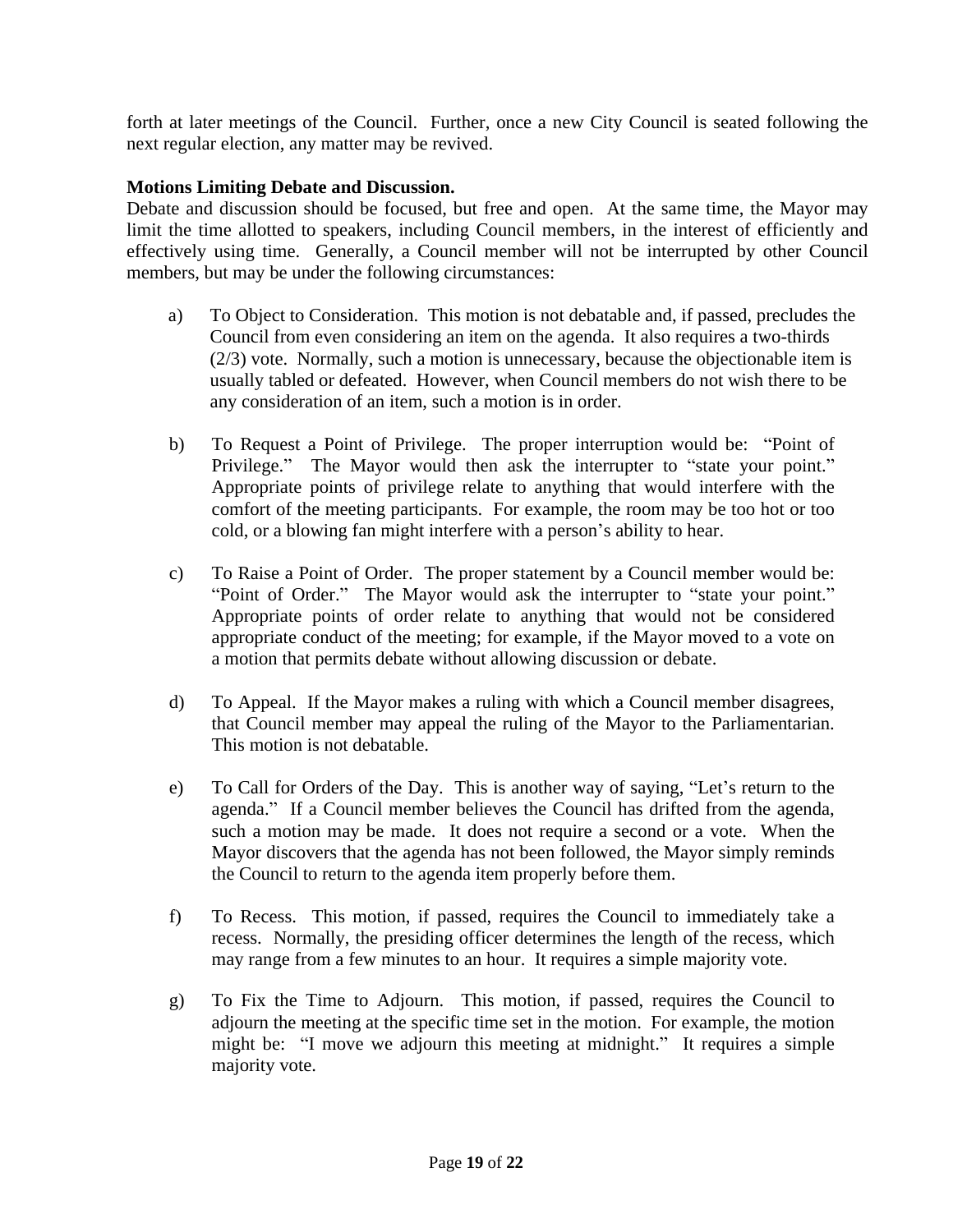h) To Adjourn. This motion, if passed, requires the Council to immediately adjourn to its next regularly scheduled meeting. This motion requires a simple majority vote. This would occur outside of the adjournment in the Order of Business, which is called for by the Mayor.

# <span id="page-19-0"></span>**REQUIRED PUBLICATIONS**

Minutes of all proceedings of the City Council shall be kept by the City Clerk or designee, and shall be entered in the official record of the Council. Minutes of the proceedings shall be open to public inspection, except those of closed sessions. Minutes shall be published in the Times Republican within fifteen (15) days of the Council meeting, as required by the Iowa Code. Additions and corrections to the minutes may be made only in public meetings, with the approval of the Council, and not by the private request of individual Council members.

City Council policy does not require that minutes be recorded verbatim. Minutes record the essence of decisions made and of actions taken. Minutes shall show the date, time, and place of the meeting, Council members present, action taken, the results of each vote taken, and information sufficient to indicate the vote of each Council member present.

Minutes of meetings and closed session recordings are retained as required by State law. Minutes of all meetings must be prepared by the City Clerk or the City Clerk's designee. A copy of all such minutes must be filed with the City Clerk's office. Personal notes or recordings made by the City Clerk for personal reference and convenience in preparing minutes shall not be considered part of the record and need not be preserved.

In addition to the publication of the minutes, all ordinances, public hearing or other notices will be published in the Times Republican.

#### <span id="page-19-1"></span>**CREATION OF COMMITTEES, BOARDS, AND COMMISSIONS**

As permitted by the Iowa Code and the Marshalltown Code of Ordinances, the Mayor and/or the City Council may create committees, boards, and commissions to assist with such public duties as the Council may specify. When a board, committee, or commission is established by the City Council, the specific duties of the group are set forth in the ordinance or resolution which created it. If a commission, board, or committee determines its activities should be expanded beyond its existing authority, the commission, board or committee should formally request specific authorization from the City Council to consider the additional matters and to formulate recommendations accordingly.

Any special or ad-hoc committee will be formally approved by the City Council. Special committees shall report their findings and recommendations in writing. Committees will make reports to the City Council as requested by the Council. All committee recommendations, decisions, or proposed actions shall be subject to the final approval and adoption of the City Council. Upon submission of a final report to the City Council, the special or ad-hoc committee shall dissolve, unless tasked with additional work by the Council.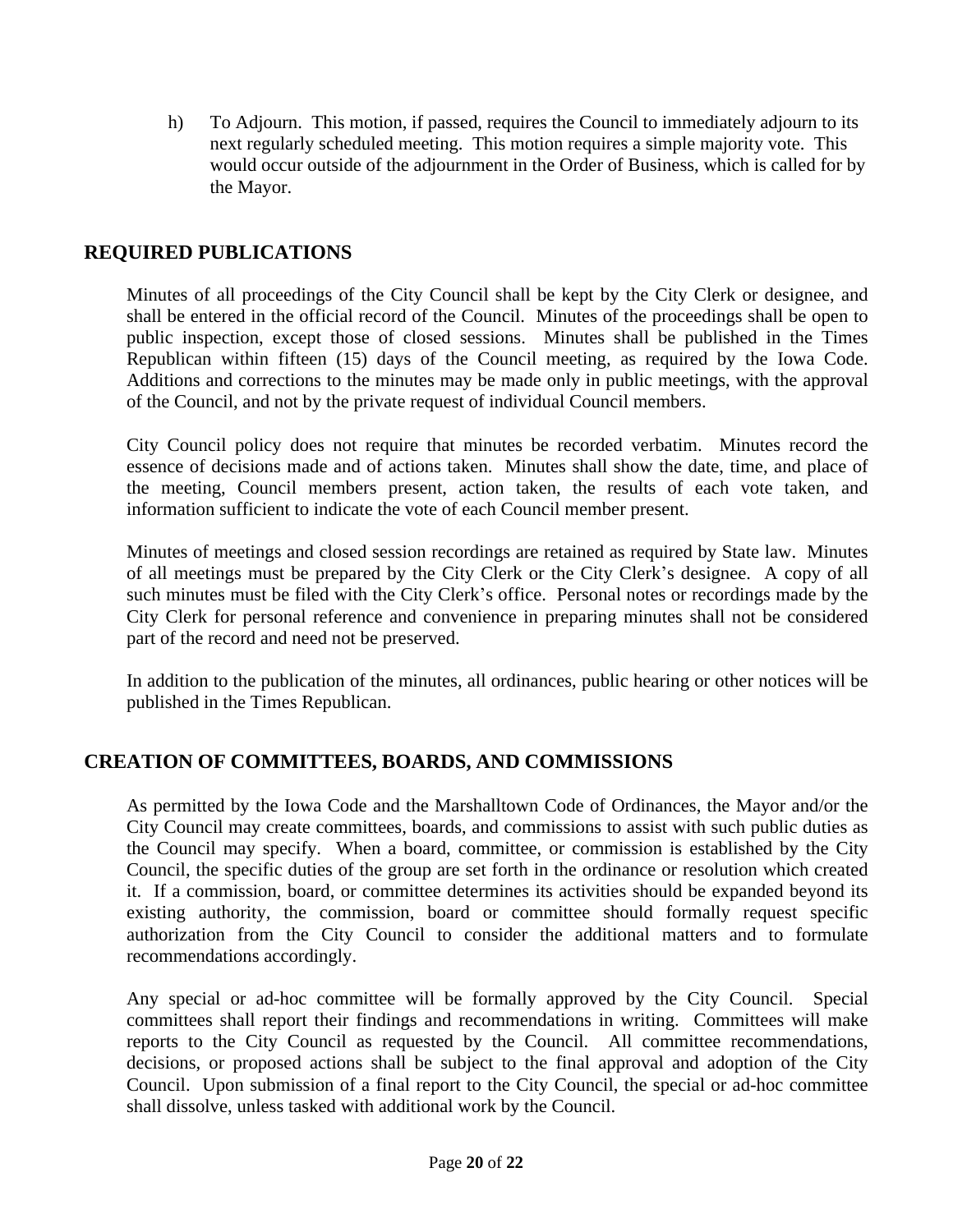Special committees of the City Council shall be empowered to require the attendance of witnesses, and for that purpose, the chairperson of such committee is authorized to issue subpoenas. Subpoenas shall be provided to the Chief of Police, who shall immediately cause service of the same on the summoned individuals, in the usual manner required by law.

The abolishment or modification of a board or commission shall be done in accordance with applicable State law or City Code.

Steering committees are sometimes used by City staff members to provide broader viewpoints on specific projects or plans. A steering committee is not considered a special committee of the City Council unless the Council takes such actions to form it as a special committee. Steering committee members will be determined in consultation with the Mayor and City staff. Membership of a steering committee ceases to exist when a plan or project is brought to fruition.

# <span id="page-20-0"></span>**MEETING CONDUCT**

#### <span id="page-20-1"></span>**Disorderly Conduct.**

No person shall disrupt the orderly conduct of a Council meeting. Prohibited disruptive behavior includes, but is not limited to, shouting, making disruptive noises, such as boos or hisses, creating or participating in a physical disturbance, speaking out of turn or in violation of applicable rules, preventing or attempting to prevent others who have the floor from speaking, preventing others from observing the meeting, entering into or remaining in an area of the meeting room that is not open to the public, or approaching the Council table without consent. Any message to or contact with any Council member while the Council is in session must be made through the City Clerk. Other rules include the following:

- a) Council members shall not address the meeting until recognized by the presiding officer.
- b) When two or more Council members request to be recognized at once, the presiding officer shall recognize and name the Council member who is to speak first.
- c) No Council member shall be recognized to speak twice on the same matter until every Council member desiring to comment on the matter has spoken.
- d) The Mayor, Council members, City Administrator, and City staff shall at all times conduct themselves civilly. No person shall be permitted to shout, curse or use personally offensive language directed at other individuals.
- e) Any person called to order by the presiding officer shall immediately desist in the objectionable behavior.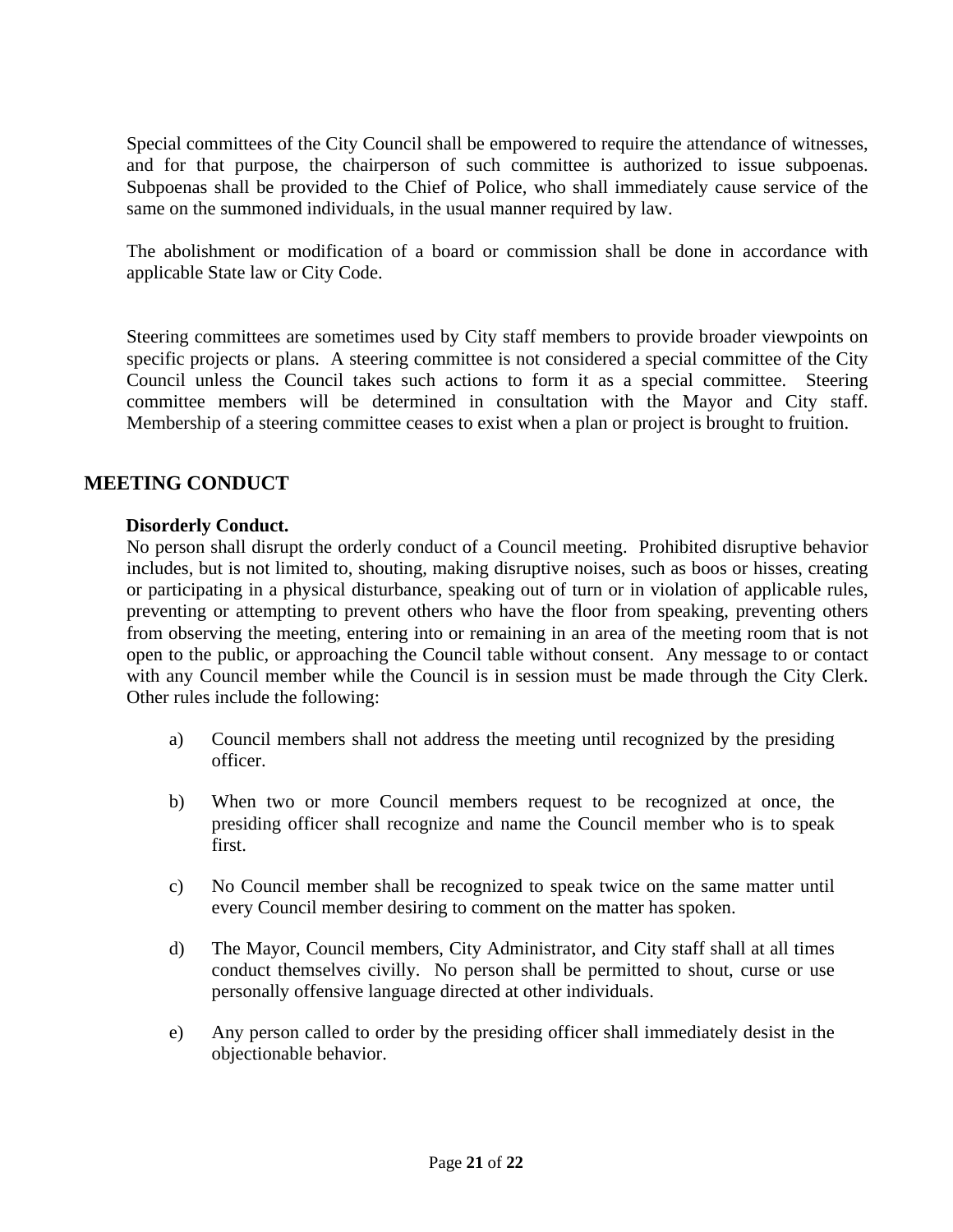- f) While any person is addressing the meeting, who has been duly recognized by the presiding officer, no person shall hold any disruptive or distracting private conversation.
- g) Any of the following shall be sufficient cause for law enforcement personnel, by order of the presiding officer, to remove any person from the Council chambers or meeting hall for the duration of the meeting:
	- 1. Unreasonably loud or disruptive language, noise or conduct which obstructs the work of conducting of the business of the Council.
	- 2. Willful injury of furnishings or the interior of the Council chambers or meeting hall.
	- 3. Refusal to obey the rules of conduct, including the limitations on occupancy and seating capacity.
	- 4. Refusal to obey an order of the presiding officer or an order approved by a majority of the Council present.

Except where a disruptive person presents a physical danger to others (in which case law enforcement personnel will immediately apprehend and remove the person), the presiding officer shall give a warning to a disruptive person before ordering the person's removal. If a meeting is disrupted by more than one member of the audience and where it appears a general breakdown of order has occurred or will occur, the presiding officer or a majority of the Council present may order that the Council chambers or other meeting hall be cleared.

#### <span id="page-21-0"></span>**Enforcement of Decorum.**

The presiding officer is the Sergeant-at-Arms of the Council meetings. That person maintains order and decorum at the Council meetings. Physical removal, when necessary, will be undertaken by law enforcement personnel.